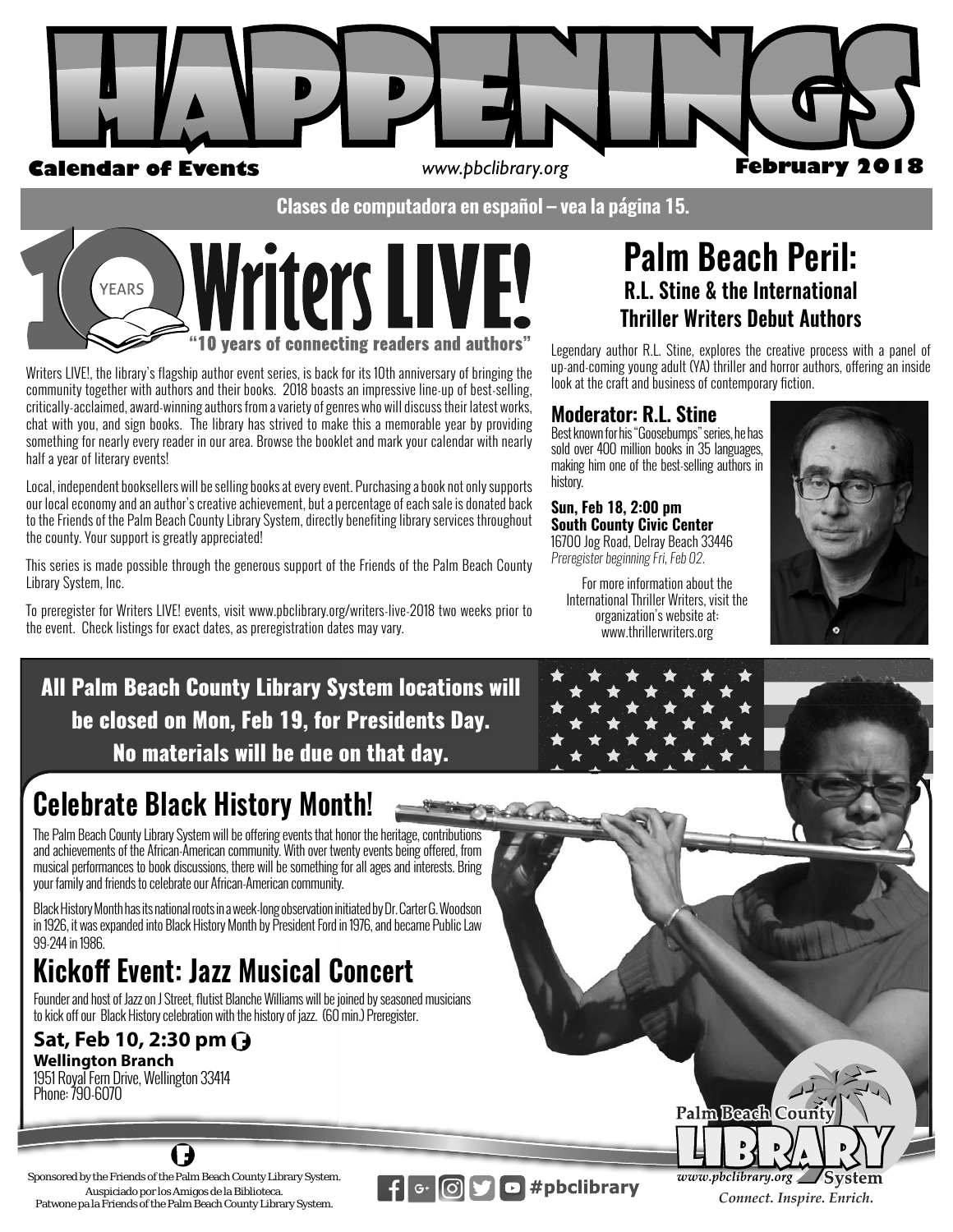# **Acreage Branch** *15801 Orange Boulevard, Loxahatchee 33470*

*Phone: 681-4100*

### **Adult**

# **Thursdays, 1:30 pm**

### **English Exchange**

Practice speaking English in a fun and informal atmosphere. Intermediate knowledge of the language is recommended. (2 hr.) Preregister.

#### **Sat, Feb 03, 2:00 pm Acoustic Java Jam**



#### Experience a caffeinated collection of local talent or bring your acoustic instruments and jam out. Coffee provided. (2 hr.)

#### **Wed, Feb 07, 2:30 pm**

#### **Black History Month: Movie Matinee**

"Fences." ©Paramount Pictures. (133 min.) Preregister. PG-13

#### **Thu, Feb 08 & 15, 5:00 pm Sit 'n' Stitch**

Learn crochet fundamentals and socialize while you work. Share your ideas and knowledge with others. Some materials provided. Ages 9 & up. (2 hr.)

# **Sun, Feb 11, 2:00 pm**

#### **Sahaja Meditation**

Sahaja meditation is a simple, time-honored technique that reduces stress and increases wellness. It brings focus and helps people become more centered and balanced. (60 min.) Preregister.

#### **Sat, Feb 17, 2:30 pm Kitchen Chat:**

#### **Mediterranean Cuisine & Spices**

Borrow a cookbook, test a recipe and share your tips and kitchen adventures. We will be creating our own spice blends. Ages 14 & up. (90 min.) Preregister.

#### **Tue, Feb 20, 7:00 pm Wonders of the Night Sky: Telescope Viewing Session**

Encounter numerous celestial wonders with a telescope viewing provided by the Astronomical Society of the Palm Beaches. (90 min.) Preregister.

**Wed, Feb 21, 2:00 pm Book Chat: "Case Histories," by Kate Atkinson** Staff-led discussion. Copies of the book are available. Light refreshments served. (90 min.) Preregister.

#### **Wed, Feb 21, 6:30 pm Adult Coloring Club**

Color for fun and relaxation with other coloring enthusiasts. Coloring pages and materials provided, or bring your own coloring book. Ages 16 & up. (2 hr.)

### **Child**

#### **Fri, Feb 02, 3:00 pm**

#### **After-School Game Time**

Have a blast indoors with board games, card games and video games! Ages 8-12. (90 min.)

#### **Wed, Feb 07, 3:00 pm**

#### **Loxahatchee Rocks! Rock Out With Rock Art!** Show your neighborhood pride and create colorful rocks that reflect your favorite hobbies, sports, animals and more! Ages 6 & up. Space is limited. (60 min.)

#### **Sat, Feb 10, 2:00 pm What's All That Jazz About? With Shenole Latimer**

Young audiences are introduced to the colorful and expressive American music known as jazz with saxophonist Shenole Latimer. All ages. (45 min.) Preregister.

#### **Tue, Feb 13, 3:30 pm Math Lab: Code Breakers**

An interactive math lab full of activities and experiments about secret codes and hidden messages. Grades K-2. (60 min.)

**Wed, Feb 14, 3:30 pm** 

### **If You Give Your Valentine a Cookie ...**

Decorate a sugar cookie and enjoy some stories and games you're sure to love. Ages 4-8. (60 min.)

#### **Thu, Feb 15, 4:00 pm Cookie Book Club**

What if you could become a world class magician? Step 1: Grab a copy of the book, "The Vanishing Coin," by Kate Egan and Mike Lane. Step 2: Read it. Step 3: Eat cookies and share your thoughts about the book. Ages 7-12. (60 min.)

#### **Fri, Feb 16, 3:00 pm**

#### **LEGO® Bricks**

Build, imagine and play with our LEGO® bricks. Ages 5-12. (90 min.)

#### **Wed, Feb 21, 3:30 pm Musical Toddlers & Tykes**

Do you love our story time songs? Join us for a jam session with our favorites and lots of instruments. Ages 0-4. (30 min.)

#### **Tue, Feb 27, 6:30 pm**

#### **Club Pokémon**

Bring your DS or Pokémon cards to show off, battle, trade or try your hand at Pokémon bingo, or a Pokécraft. Ages 6-12. (90 min.)

#### **Wed, Feb 28, 3:30 pm Playful Toddlers & Tykes**

Do your kids love our toddler and baby toys? Join us for a session of social playtime for the little ones. Ages 0-4. (30 min.)

#### **Teen**

#### **Saturdays, 2:00 pm Dungeons & Dragons**

Adventure in the world of Dungeons & Dragons with fellow wizards, warriors and battle evil monsters to bring goodness back to the world. Ages 12 & up. Space is limited. (2.5 hr.)

#### **Wed, Feb 07, 6:30 pm Let's Play: Gaming**

It's time for friends, snacks, PS4 multiplayer games, and unusual new card and board games. Ages 12-17. (2 hr.)

#### **Tue, Feb 13, 6:30 pm Pizza Chat**

Chat with the group about a book, movie, game, anime or show that you loved or hated while enjoying pizza and drinks. Ages 12-17. (90 min.)

#### **Wed, Feb 14, 6:30 pm**

#### **Teen Trivia: For Lovers ... of Trivia!**

Love trivia? Hate Valentine's Day? Skip the romance and eat some chocolate with friends as you test your knowledge and teamwork and battle to be the best! Ages 12 & up. (2 hr.)

# **Tue, Feb 20, 6:30 pm Anime Otaku Club**

Hang out, watch anime, eat snacks, and talk with friends and fellow fans about all the coolest shows from Japan. Ages 12-17. (2 hr.)



*725 NW 4th Street, Belle Glade 33430 Phone: 996-3453*

# **Adult**

# **Thursdays, 1:00 pm**

#### **English Exchange**

Practice speaking English in a fun and informal atmosphere. Intermediate knowledge of the language is recommended. (2 hr.) Preregister.

# **Tuesdays, 2:00 pm**

#### **Book-A-Librarian**

Personal attention, hands-on session tailored for you. Tell us what you need: a personal computer trainer or guidance on researching a topic. (60 min.) Call to make an appointment.

#### **Child**

#### **Sat, Feb 03 & 17, 11:00 am Sábado, 03 y 17 de febrero, 11:00 am Bilingual Family Story Time**

#### **Hora de cuentos bilingües**

Fun stories, puppets and a film in Spanish for kids, moms and dads. All ages. (45 min.)

Disfruta de cuentos divertidos, marionetas y una pelicula en español para toda la familia. Todas las edades. (45 min.)

#### **Sat, Feb 03 & 17, 2:30 pm**

#### **Thu, Feb 08 & 22, 3:30 pm**

**Pop Up! Arts & Crafts!**

Features a fun new craft that children of all ages can enjoy! All ages. (45 min.)

#### **Mon, Feb 05, 10:00 am Orisirisi African Folklore Presents Moonlight Stories**

Orisirisi shares the beauty of African life and culture through storytelling. With African drumming, spirited call and response songs, and fun-filled audience participation, Moonlight Stories will appeal to the child in everyone. All ages. (60 min.) Preregister.

#### **Mon, Feb 05, 12 & 26, 11:15 am Baby Play Date**

Features toys, baby board books, puppets, rhymes and songs. Ages 3-12 mos. (30 min.)

#### **Mon, Feb 05, 12 & 26, 3:30 pm After-School Read In!**



# **Mon, Feb 05, 12 & 26, 5:30 pm**







I,

Q



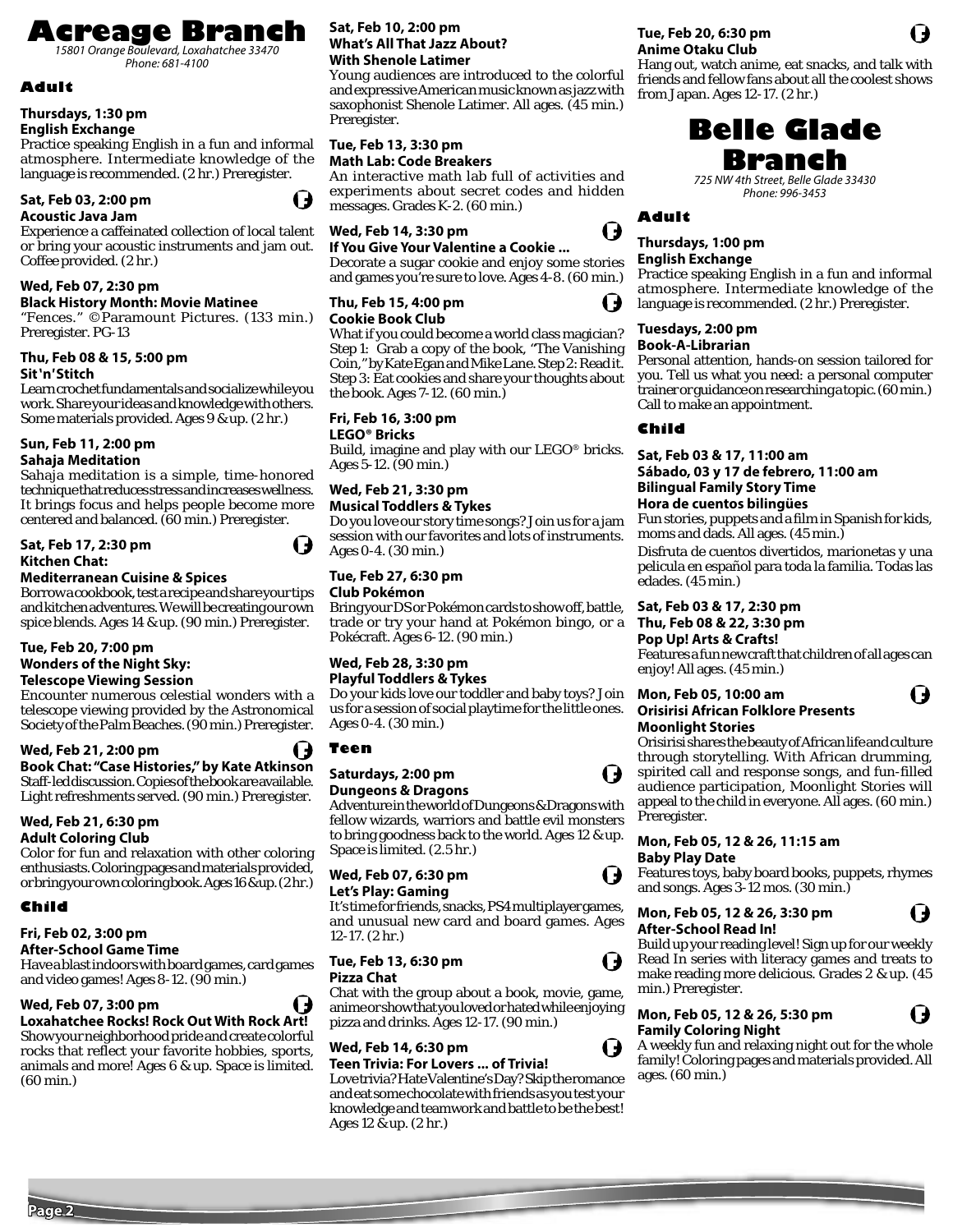# **Tuesdays, 3:30 pm**

**Live Homework Help: Tutor.com** Learn about free online tutoring available through the library for grades K-12, or get help logging into i-Ready®. All ages. (30 min.) Call or drop by the children's services desk to make an appointment.

# **Wednesdays, 10:00 am**

**Toddler Read & Play** 

Rhymes, fingerplays, music and movement to foster print motivation. Ages 1-2. (30 min.)

# **Wednesdays, 11:00 am**

**Preschool Story Time**

Thematic stories, rhymes, songs and fun activities to reinforce prereading skills. Ages 3-5. (45 min.)

# **Wednesdays, 3:30 pm**

**After-School Math Club** 

Each week features math games, music and other fun activities. Grades 3-5. Space is limited. (60 min.) Preregister.

#### **Fri, Feb 09, 3:30 pm "Minecraft"**

Play "Minecraft Pocket Edition" on the library's iPads. Participants can bring in their own device and join us for "Minecraft" fun. Ages 7 & up. Space is limited. (60 min.) Preregister.

#### **Sat, Feb 10 & 24, 11:00 am Samedi, 10 & 24 Février, 11:00 am Story Hour: French/English**

#### **Heure du Conte: Français/Anglais**

Fun stories, rhymes, songs and crafts in French and English. All ages. (45 min.)

Histoires, berceuses, chansons et bricolage en français et en anglais. Tous les âges. (45 min.)

#### **Sat, Feb 10 & 17, 3:15 pm Black History Month Family Fun: Movie & Jeopardy**

Load up the whole family for a fun-filled teachable afternoon as we celebrate African-American history, culture and achievements. Snacks provided. All ages. Preregister.

- 02/10: "Perfect Harmony." ©Walt Disney Pictures. (95 min.) Not rated.
- 02/17: Music Culture: Negro Spiritual, Blues, Jazz, Gospel and Hip-Hop. (95 min.)

#### **Mon, Feb 12 & 26, 10:00 am Family Story Times**

# Fun stories, puppets and a film for kids, moms and

dads. All ages. (30 min.) Preregister.

#### **Tue, Feb 13, 3:30 pm Mardi Gras Masks**

# Bring the spirit of Mardi Gras and New Orleans home. Listen to zydeco music, snack on king cupcakes and make festive masks to celebrate in

# (45 min.) Preregister. **Thu, Feb 15, 3:30 pm**

# **STEAM Make & Discover: Balloon Rocket**

#### Monthly hands-on science experiments and activities that brings the exciting world of science to life. Instructions and supplies provided. Ages 7 & up. Space is limited. (60 min.) Preregister.

style! Instructions and supplies provided. All ages.

#### **Fri, Feb 16, 2:30 pm Movie & Craft**

#### "Despicable Me 3." ©Universal Pictures. (90 min.) Design a variety of Minion-themed crafts. Snacks provided. All ages. Preregister. PG

### **Fri, Feb 23, 3:30 pm After-School Gaming & More**

Drop by for some of your favorite Wii U games, as well as other fun board games. Ages 7 & up. (60 min.) Preregister.

### **Teen**

# **Thu, Feb 08, 4:00 pm**

#### **Teen Tech: Google Drive**

Explore how to do your homework on the go with Google Drive! Store, edit and share files from your smartphone; Gmail accounts are required. Grades 5-12. (90 min.) Preregister.

### **Sat, Feb 10, 10:15 am**

**Gifts From the Heart: Valentine Bouquet** Create gorgeous valentine bouquets for your friends, family or treat yourself. Grades 5-12.

#### **Sat, Feb 24, 1:30 pm Black History Month Celebration: Teen Movie & Pizza**

Space is limited. (45 min.) Preregister.

"Marshall." ©Open Road Films. (118 min.) Grades 5-12. Preregister. PG-13

# **Sat, Feb 24, 3:30 pm Black History Month Teen Book Chat:**

**"The Crossover," by Kwame Alexander** Copies are available in the teen section. Grades 5 & up. (60 min.)

# **Wed, Feb 28, 10:30 am**

**Introduction to Chinese Calligraphy**  Discover a new art form of calligraphy with Chinese brush accompanied by the aroma and taste of Chinese tea. Materials provided. Grades 5-12. Space is limited. (60 min.) Preregister.

# **Clarence E. Anthony Branch** *375 S.W. 2nd Avenue, South Bay 33493*

*Phone: 992-8393*

### **Adult**

### **Book-A-Librarian**

Are you looking for help learning some basic computer skills? Do you need assistance learning to navigate Windows, the internet or your personal email? (60 min.) Call to schedule a one-on-one computer session.

#### **Wed, Feb 07, 4:30 pm Black History Trivia**

Are you a know-it-all? Do you feel like you could answer any question? Test your skills with a rousing game of trivia. All ages. (60 min.)

# **Sat, Feb 17, 2:00 pm**

**Saturday Matinee** "Selma." ©Paramount Pictures. (127 min.) PG-13

### **Child**

#### **Mon, Feb 05, 1:00 pm Orisirisi African Folklore Presents Moonlight Stories**

Orisirisi shares the beauty of African life and culture through storytelling. With African drumming, spirited call and response songs, and fun-filled audience participation, Moonlight Stories will appeal to the child in everyone. All ages. (60 min.) Preregister.



U

( J

#### **Wed, Feb 14 & 21, 4:00 pm Video Game Club**

Do you love playing video games? Meet with other video game enthusiasts and play the classics. Ages 7-12. (60 min.) Preregister.

### **Teen**

#### **Tue, Feb 13 & 27, 3:30 pm Computer & Research Help**

Are you a high school student in need of assistance researching a topic for a school paper? Do you need help finding and applying for college scholarships? Ages 13-17. (60 min.) Call to schedule a one-onone session.

# **Gardens Branch**

*11303 Campus Drive, Palm Beach Gardens 33410 Phone: 626-6133*

# **Adult**

#### **Fridays 11:00 am - 2:30 pm Tuesdays, 12:30 pm - 4:00 pm AARP Tax Help**

AARP volunteers will provide individualized help to taxpayers with low and moderate incomes, giving special attention to ages 60 and older. Bring current tax documents and last year's completed tax returns. First come, first served.

### **Mon, Feb 05, 2:00 pm Writers LIVE! Presents: Michael J. Tougias**

New York Times best-selling author presents two of his well-known survival-at-sea books, "So Close to Home: A True Story of an American Family's Fight for Survival During World War II," and "The Finest Hours: The True Story of the U.S. Coast Guard's Most Daring Sea Rescue," now a major motion picture. Books available for purchase; a book signing will follow. (90 min.) Preregistration begins Mon, Jan 22, 10:00 am, by phone, in person or online at www.pbclibrary.org/writers-live-2018.

#### **Tue, Feb 06, 1:30 pm Memoirs: Bits & Pieces of Your Life**

Turn writing into a fun experience with facilitator Marjorie Most. Group meets independently in the library on Tue, Feb 20, 1:30 pm. (90 min.) Preregister.

### **Thu, Feb 08, 10:30 am hoopla: Movies, TV Shows, Music & Audiobooks**

Discover hoopla, a digital media service that allows you to borrow movies, TV shows, music and audiobooks from anywhere you have an internet connection. Free with your library card. (60 min.) Preregister.

#### **Sat, Feb 10, 10:30 am SCORE: IT & Small Business - What's in It for Me**

Dive deeper into the individual tools, integrated solutions, business and IT processes, your web presence, leveraging social media, infrastructure options, and how to address security concerns. (2 hr.) Preregister.

#### **Sun, Feb 11, 2:00 pm Sunday Cinema**

 $\mathbf t$ 

"Fences." ©Paramount Pictures. (133 min.) Preregister. PG-13

#### **Continued next page ...**

Sponsored by the Friends of the Palm Beach County Library System.

# **Page 3**



I J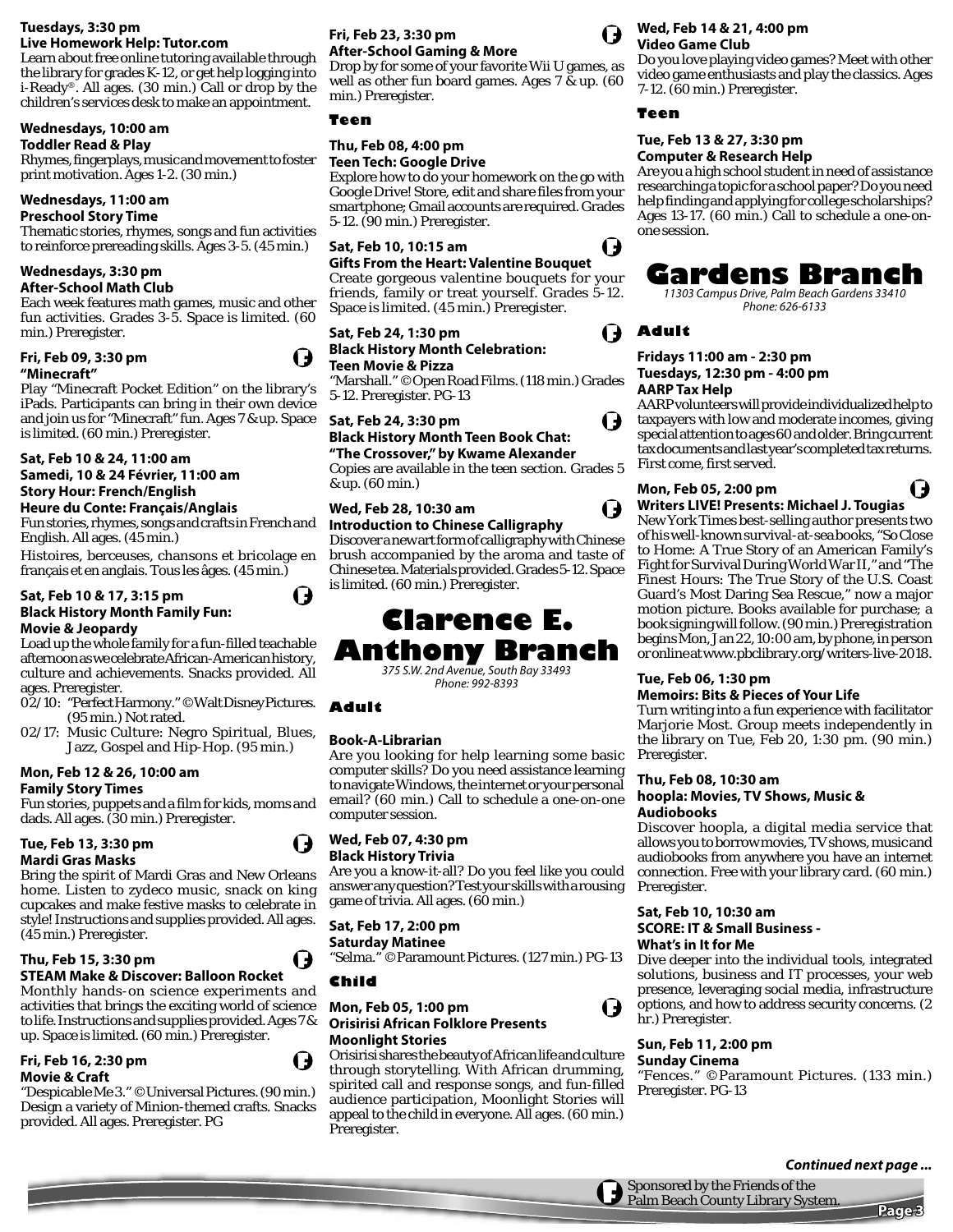#### **Continued from page 3 ...**

#### **Mon, Feb 12, 2:00 pm Book Discussion: "The Underground Railroad," by Colson Whitehead**

Staff-led discussion. Books available in print and e-books. (60 min.) Preregister.

#### **Mon, Feb 12, 6:30 pm Writers LIVE! Presents: Tim Dorsey**



I J

Best-selling novelist Tim Dorsey talks about his latest book in the "Serge Storm" series, "The Pope of Palm Beach." Books available for purchase; a book signing will follow. (90 min.) Preregistration begins Mon, Jan 29, 10:00 am, by phone, in person or online at www.pbclibrary.org/writers-live-2018.

### **Tue, Feb 13, 10:30 am**

#### **Online Learning: Lynda.com**

Learn about the many self-paced video tutorials for Microsoft Office, video and sound editing, business, computer programming, and more using Lynda. com. Bring your library card. (60 min.) Preregister.

#### **Thu, Feb 15, 10:30 am or 11:00 am E-Book Assistance: One-On-One**

Call to book time with staff and learn to borrow e-books free from the library. Bring your compatible e-reader, laptop, tablet or mobile device. (30 min.)



#### **Thu, Feb 15, 2:00 pm Adult Book Discussion Series: "Georgia:**  A Novel of Georgia O'Keeffe," by Dawn Tripp

Book discussion led by Donna Gruber Adair. (90 min.) Preregister.

# **Wed, Feb 21, 6:30 pm**

#### **Socrates Café**

Marji Chapman, from the Society of Philosophical Inquiry, leads a discussion group for amateur philosophers on a variety of group chosen topics. (90 min.) Preregister.

#### **Child**

# **Fri, Feb 02, 3:00 pm Wed, Feb 21, 3:00 pm**

#### **Kids Code**

Learn the fundamental concepts of computer programming by building and running a computer program using Scratch®, developed by MIT. (60 min.) Preregister.

# **Mon, Feb 05, 3:00 pm**

#### **Keep Calm & Color**

Enjoy a relaxing afternoon by coloring. Materials provided. All ages. (60 min.) Preregister.

# **Tuesdays, 4:30 pm**

### **Reading Buddies**

Children work once a week with a teen to read together and play literacy games. Grades K-5. (45 min.) Preregister.

#### **Wed, Feb 07, 2:00 pm Art in the Style of ... Monet**

This series will introduce you to famous artists and their works. Create our own artwork in the individual artist's style. Ages 10-17. (45 min.) Preregister.

#### **Fri, Feb 09, 3:15 pm Bugs! With Ms. Dez**

Change your perspective and learn valuable lessons from these enchanting bugs. Ages 3-5. (45 min.) Preregister.

#### **Sat, Feb 10, 10:30 am LEGO® Bricks**

Build, imagine and play with our collection of LEGO® bricks; jumbo blocks available. Limit 40. (60 min.) Preregister.

#### **Mon, Feb 12, 3:15 pm Shrinky Dink Hearts**

Create heart-shaped charms using this "magic" plastic that shrinks down to one-third of its size. Ages 8-12. (45 min.) Preregister.

#### **Fri, Feb 16, 2:00 pm Library Scavenger Hunt**

Calling all home-schoolers: participate in a library scavenger hunt. Learn about the Dewey Decimal System and all about what the library has to offer. Bring the whole family! Ages  $5 \& \text{up}$ . (45 min.) Preregister.

#### **Sat, Feb 17, 11:00 am What's All That Jazz About? With Shenole Latimer**

Young audiences are introduced to the colorful and expressive American music known as jazz with saxophonist Shenole Latimer. All ages. (45 min.) Preregister.

# **Fri, Feb 23, 3:00 pm**

**Crazy for Collage!** Create wonderful works of art using feathers, fabric, pom poms, yarn and more. Dress to get messy. Ages 3-5. (30 min.) Preregister.

### **Sat, Feb 24, 2:00 pm**

#### **Debate Club**

Practice getting over those speech day jitters and gain insights into constructing a winning argument. Presented by Aihber Khan, an award-winning debate contestant and published author. (60 min.) Preregister.

# **Mon, Feb 26, 3:00 pm**

## **Sticky Sticker Art**

Create your own collage with stickers. (30 min.) Preregister.

#### **Wed, Feb 28, 5:00 pm Pokémon Club**

Calling all Pokémon enthusiasts! If you like collectible card games, this is your place to be! Bring your Game Boy, DS, deck, box or binder. Snacks provided. Ages 7 & up. (90 min.) Preregister.



# **Branch**

*20701 95th Avenue South, Boca Raton 33434 Phone: 482-4554*

### **Adult**

#### **Genealogy Help: One-On-One**

Want to learn about your family tree? (30 min.) Call or stop by the research services desk to arrange an appointment.

#### **Tuesdays & Thursdays, 10:00 am**

**Basic Computer Assistance: One-On-One** We can help you improve your computer skills, as well as assist you in becoming more familiar with your tablet, smartphone or e-reader. (30 min.) Call to make an appointment.

### **Mon, Feb 05 & 12, 10:00 am**

**Current Events Discussion Group** Facilitator Brenda Solomon discusses today's hot topics. (60 min.) Preregister.

# **Mon, Feb 05, 2:00 pm**

**Movie Matinee** "Marshall." ©Open Road Films. (118 min.) Preregister. PG-13

# **Tue, Feb 06, 2:00 pm**

 $\blacksquare$ 

#### **UF Cooperative Extension Presents Nutrition in Our Golden Years**

Incorporate new recipes and different types of foods with simple activity in your daily routine. (60 min.) Preregister.

# **Wednesdays, 1:00 pm**

#### **English Exchange**

Practice speaking English in a fun and informal atmosphere. Intermediate knowledge of the language is recommended. (2 hr.) Call 561-894- 7529 to preregister.

# **Thu, Feb 08, 2:00 pm**

#### **Adult Coloring Club**

Color for fun and relaxation with other coloring enthusiasts. Coloring pages and materials provided. (60 min.) Preregister.

#### **Fri, Feb 09, 2:00 pm**

#### **Research Your Business Competition**

Are you an entrepreneur writing a business plan or researching your competition? Learn to identify companies by industry, analyze their strengths and weaknesses, and find market share and financial data. (60 min.) Preregister.

#### **Mon, Feb 12, 2:00 pm Meet the Author: Dr. David G. Dalin**

Historian, lecturer and author talks about his book, "Jewish Justices of the Supreme Court: From Brandeis to Kagan." A book signing will follow. (60 min.) Preregister.

#### **Tue, Feb 13, 2:00 pm The Three Bs**

Reminisce with freelance writer Marjorie Gottlieb Wolfe who will present her humorous take on Brooklyn, the Bronx, and the Bungalows of Rockaway Beach, New York. (60 min.) Preregister.

#### **Thu, Feb 15, 2:00 pm Practical Mindfulness**

 $\blacksquare$ 

Become mindful through the practice of meditation with a lecture, question-and-answer session, and meditation. Facilitated by Jim Bandler. (60 min.) Preregister.

#### **Fri, Feb 16, 2:00 pm Black History Month Documentary**

"Against the Odds: The Artists of the Harlem Renaissance." ©PBS. (60 min.) Preregister. Shown with permission. Not rated.

#### **Fri, Feb 16, 2:00 pm - 5:00 pm Veterans Services of PBC**

Meet with representative Andy Reese to answer brief questions and learn about services. First come, first served.

# **Tue, Feb 20, 2:00 pm**

#### **Book Discussion: "The Good Earth," by Pearl S. Buck**

Stop by the branch to pick up a copy of the book. (60 min.) Preregister.

# **Thu, Feb 22, 2:00 pm**

#### **Aging: A Time for Renewal?**

Robert Goldfarb, New York Times author, will facilitate a discussion on aging in all its many aspects. (90 min.) Preregister.





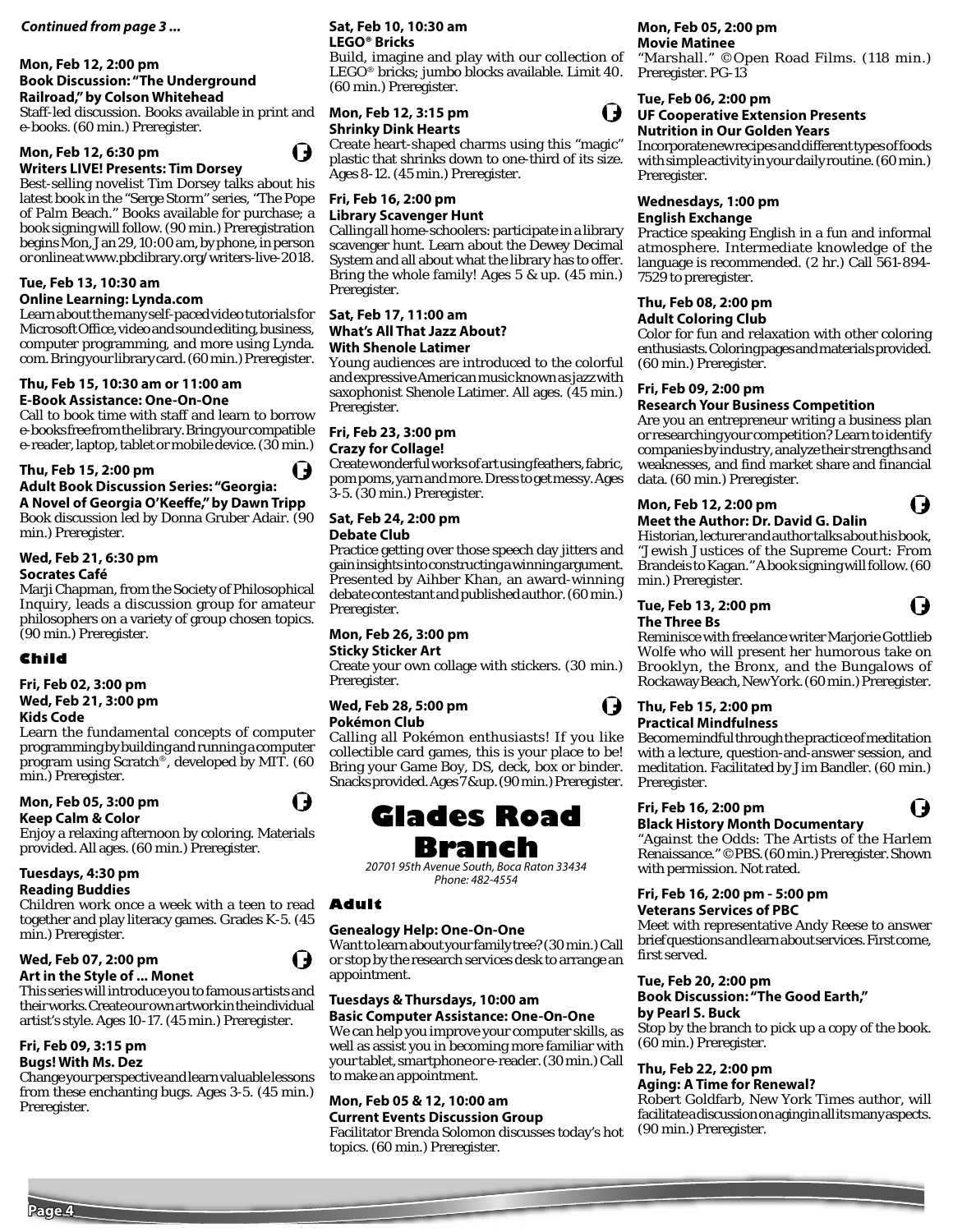# **Sat, Feb 24, 10:30 am**

# **Hooked on Crochet**

Bring a crochet hook and some yarn. All skill levels are welcome. (90 min.)

#### **Sat, Feb 24, 2:30 pm A Glimpse of Chinese Culture Through Dance & Music**

The Joy Dance Group performs Chinese folk dances and musical notes to celebrate the Year of the Dog! (60 min.) Preregister.

# **Mon, Feb 26, 2:00 pm**

# **Three Singing Jewish Men:**

**Billy Joel, Bob Dylan, Neil Diamond**

Learn about each singer's early influences, romantic relationships, different paths to success, and why they are still stars. (60 min.) Preregister.

# **Child**

# **Thu, Feb 08, 4:00 pm**

#### **Olympic Fever!**

We'll get the Olympics started with stories, games and crafts. Ages 5-10. (45 min.) Preregister.

# **Fri, Feb 09, 3:30 pm**

# **Cheerleading Workshop!**

Get to know your local cheerleaders from Olympic Heights Community High School and practice basic dance moves and jumps! Comfortable clothes and tennis shoes required. Ages 5 & up. (45 min.) Preregister.

# **Tue, Feb 13, 3:30 pm**

# **Tarantulas Up Close**

Meet Daggerwing Nature Center's newest resident: a tarantula! Learn all about this oversized predator. Ages 5 & up. (45 min.) Preregister.

# **Wed, Feb 14, 4:00 pm**

## **Happy Valentine's Day!**

Fill your heart with fun stories, songs, a craft and a film. Ages 3-8. (45 min.) Preregister.

#### **Thu, Feb 15, 4:00 pm Hail to the Chief!**

It's President George Washington's birthday! Enjoy stories, games, a craft and a film. Ages 4-9. (45 min.) Preregister.

#### **Sat, Feb 17, 11:00 am Sensory Story Time**

Stories, songs, crafts and movement activities specially designed for children with sensory challenges. All ages. (35 min.) Preregister.

# **Sat, Feb 17, 3:00 pm**

**Chinese New Year**

Celebrate Chinese New Year with stories, games and crafts. Ages 4 & up. (45 min.) Preregister.

# **Fri, Feb 23, 4:00 pm**

**Friday Crafternoon** Create many different crafts to welcome the season. Ages 4-9. (45 min.) Preregister.

# **Sat, Feb 24, 10:30 am**

# **Saturday Morning Fun**

Stop in for some stories, activities and a craft. Ages 2-5. (35 min.) Preregister.

#### **Tue, Feb 27, 4:00 pm Black History Readers Theater**

Read and act out plays based on the Underground Railroad and Martin Luther King, Jr.'s childhood. Ages 8-12. (60 min.) Preregister.

#### **Wed, Feb 28, 4:00 pm Bird Is the Word**

Learn about our local birds while making beautiful wooden birdhouses to take home. Ages 8-12. Limit 20. (45 min.) Preregister.

# **Teen**

#### **Tue, Feb 06, 6:00 pm Teen Advisory Board (TAB)**

Share your ideas to help plan library activities while earning community service hours for school. Application required. Refreshments served. Ages 12-17. (60 min.) Preregister.

# **Tue, Feb 13, 6:00 pm**

### **DIY: Scarves**

Make a scarf using only your hands and yarn, no knitting needles required! Ages 11-17. (60 min.) Preregister.

# **Tue, Feb 20, 6:00 pm**

**PJ's & Popcorn**

"Groundhog Day." ©Columbia Pictures Industries, Inc. (101 min.) Wear your pajamas as we watch this hilarious classic. Grades 6 & up. Preregister. PG

# **Tue, Feb 27, 6:00 pm**

**Love the Skin You're in**  Presented by the Alliance for Eating Disorders Awareness. Discuss body image, self-esteem and eating disorders and discover the secrets behind popular media images. Healthy snacks provided. Ages 11-17 & up. (60 min.) Preregister.

# **Greenacres Branch**

*3750 Jog Road, Greenacres 33467 Phone: 641-9100*

# **Adult**

# **Tuesdays, 1:00 pm**

### **English Exchange**

Practice speaking English in a fun and informal atmosphere. Intermediate knowledge of the language is recommended. (2 hr.) Call 561-894- 7529 to preregister.

#### **Wed, Feb 07, 2:30 pm Black History Month: Movie Matinee**

"Loving." ©Focus Features. (123 min.) Celebrate Black History Month! Preregister. PG-13

#### **Thu, Feb 08, 1:30 pm**

**Book Discussion: "The Underground Railroad," by Colson Whitehead**

In recognition of Black History Month. (60 min.) Preregister.

### **Fri, Feb 09, 2:30 pm Medicare Financial Assistance**

Serving Health Insurance Needs of Elders (SHINE) will show you how to save on your Medicare costs and find out if you are eligible. (60 min.) Preregister.

## **Mon, Feb 12, 2:30 pm**

**The Great Courses® DVD Lecture Series** The World of Biblical Israel. (60 min.) Preregister. Shown with permission. Not rated. Ancestor Narratives in Genesis. Moses - The Torah's

# Central Hero.

# **Sat, Feb 17, 2:00 pm**

**Movie Matinee** "A Dog's Purpose." ©Universal Pictures. (120 min.) Celebrate the Year of the Dog! Preregister. PG

### **Thu, Feb 22, 2:30 pm**

**Natural Medicine: Finding Trusted Resources** Learn to assess health claims and become an educated consumer by learning to ask the right questions. (60 min.) Preregister.

U

**Sat, Feb 24, 2:30 pm A Tribute to Ella:** 

#### **Music of the Ella Fitzgerald Songbook**

Vocalist Perley Rousseau and pianist Sonny Daye present a concert and music of Ella Fitzgerald. (60 min.) Preregister.

# **Child**

#### **Sat, Feb 03, 11:00 am Family Story Time**

Bring your family and enjoy stories, rhymes, songs and games. We'll have lots of fun and make a craft you can take home. All ages. (45 min.) Preregister.

# **Thu, Feb 08, 4:00 pm**

# **Ozobot® Bits Coding Robots**

Program robots to follow a pattern; they can speed up, slow down, spin around and even dance. Ages 8-12. (45 min.) Preregister.

# **Fri, Feb 09, 11:00 am**

**Tater Tot Art: Art for Toddlers**

Little hands will show they care when they make Valentine's Day cards for those they love! Ages 18-36 mos. (30 min.) Preregister.

# **Sat, Feb 10, 11:00 am**

### **Glorious Glitter**

Listen to a story about a little rhino that loves glitter, "Glitter," by Stella J. Jones, then enjoy some crafty activities with a bit of glitter yourself! Ages 4-7. (45 min.) Preregister.

# **Tue, Feb 13 & 27, 4:00 pm**

# **Around the World: Brazil**

Travel to Brazil, the largest country in South America. Ages 7-10. (45 min.) Preregister.

- 02/13: Travel Adventure: Experience the culture, crafts and sports.
- 02/27: Art Adventure: Make bright, colorful and feathery Carnival masks.

# **Wed, Feb 14, 4:00 pm**

# **We "Heart" Books Bingo**

Everyone that reads is a winner, but if you play this bingo game, you'll also win a book! Ages 6-12. (45 min.)

# **Fri, Feb 16, 11:00 am**

# **Wigglecise**

U

We will wiggle, jump, hop and do a yoga stretch or two. Improve motor skills, rhythm and coordination using shakers, balls, instruments and more. Ages 2-4. (45 min.) Preregister.

#### **Sat, Feb 17, 11:00 am Library Winter Olympics**

Compete in our indoor version of the XXIII Olympic Winter Games with an opening and closing ceremony. Medals included. Ages 6-10. (45 min.) Preregister.

**Continued next page ...**



**Page**: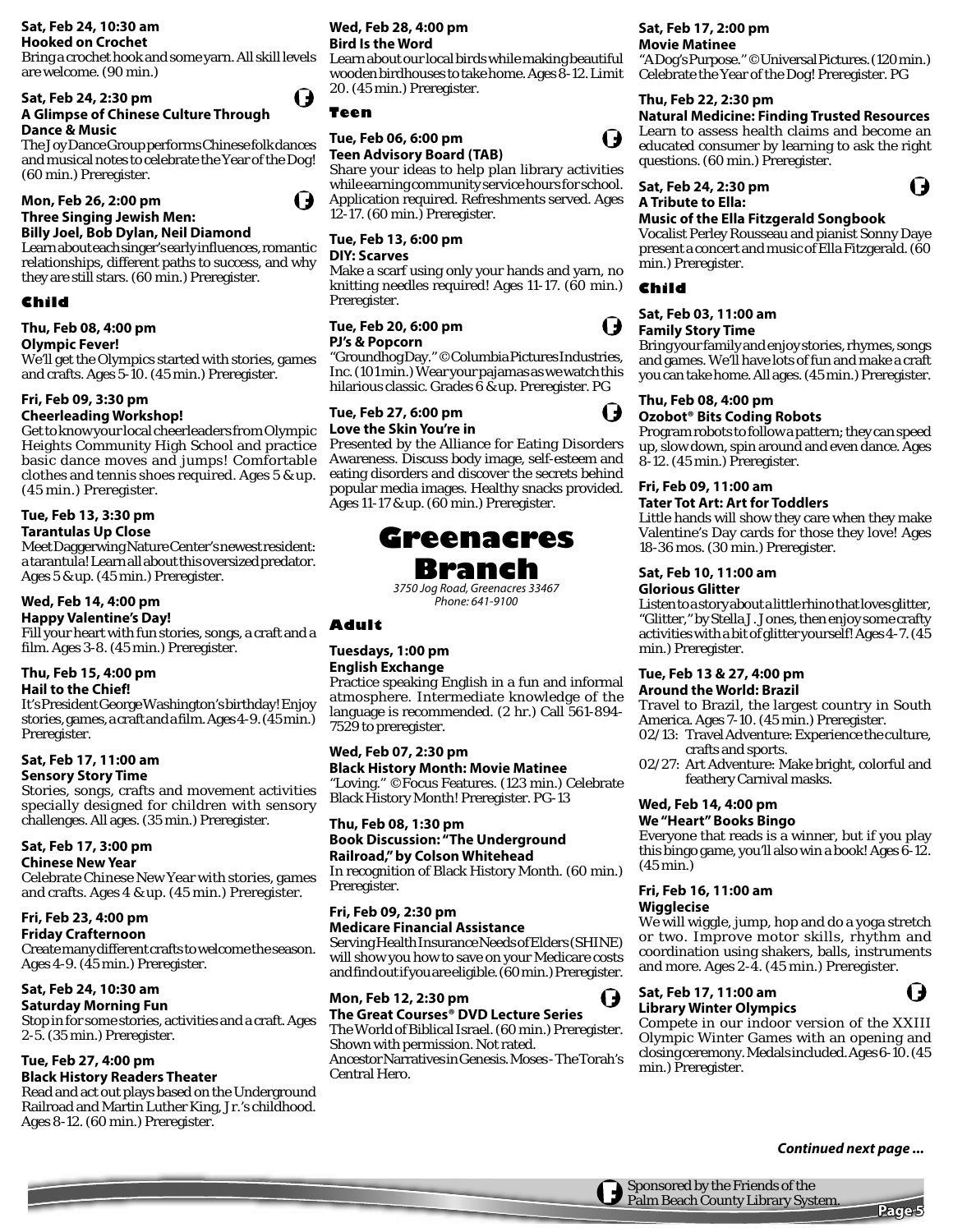#### **Continued from page 5 ... Thu, Feb 08, 2:00 pm**

# **Fri, Feb 23, 11:00 am Stay & Play**

Make new friends while playing with a variety of toys, books and games. Have fun while learning early literacy skills! Ages 1-3. (30 min.) Preregister.

# **Sat, Feb 24, 11:00 am**

### **LEGO® Bricks**

Build, imagine and play with our LEGO® bricks; jumbo blocks available. Ages 3-10. (45 min.) Preregister.

#### **Mon, Feb 26, 4:00 pm Orisirisi African Folklore Presents Moonlight Stories**

Orisirisi shares the beauty of African life and culture through storytelling. With African drumming, spirited call and response songs, and fun-filled audience participation, Moonlight Stories will appeal to the child in everyone. All ages. (60 min.) Preregister.

# **Teen**

#### **Sat, Feb 10, 3:00 pm Love Yourself! Bath Scrubs**

Sugar/salt scrubs are easy to make and can be personalized with different fragrances. Snacks provided. Ages 12-17. (45 min.) Preregister.

# **Hagen Ranch Road Branch** *14350 Hagen Ranch Road, Delray Beach 33446*

*Phone: 894-7500*

# **Adult**

#### **Mon, Feb 05, 10:00 am Adult Coloring Club**

Relax and enjoy a coloring session with fellow enthusiasts. Coloring pages and materials provided. Space is limited. (90 min.) Preregister.

#### **Mon, Feb 05, 4:00 pm Storytelling: I'll Tell You Mine, If You'll Tell Me Yours**

Join storyteller Vera Fried and have fun sharing your stories and hearing from others. (60 min.)

# **Tuesdays, 2:00 pm**

# **Poetry Workshop**

Award-winning poet Stacie M. Kiner critiques and discusses some of the world's finest contemporary and classic poetry. (75 min.)

# **Tuesdays, 3:30 pm**

# **Spanish in Practice: Intermediate**

Practice speaking Spanish in conversations about food, travel, news and more. Intermediate knowledge of the language is required. (90 min.)

# **Wednesdays, 10:30 am**

# **Knit & Crochet With Project Linus**

Knit and crochet with expert "blanketeers." The crafts you make go to children in need. Bring your favorite pattern, needles, bright yarn and a giving spirit. (90 min.)

# **Wed, Feb 07 & 21, 1:30 pm Beginning Crochet: Two-Part Series**



Learn about tools and materials, some basic stitches, and how to read a pattern while working on a cotton dishcloth. Materials provided. Limit 8. (90 min.) Preregister, beginning Thu, Jan 25.

# **Practical Mindfulness**

Become mindful through the practice of meditation with a lecture, question-and-answer session, and meditation. Facilitated by Jim Bandler. (60 min.) Preregister.

### **Mon, Feb 12, 10:00 am**

**Natural Medicine: Finding Trusted Resources** Learn to assess health claims and become an educated consumer by learning to ask the right questions. (60 min.) Preregister.

**Mon, Feb 12, 1:00 pm** 

**American Film Institute's Top 100**  "Schindler's List." ©Universal Pictures. (195 min.) Lecture, film viewing and discussion. (4 hr.) R

### **Wed, Feb 14, 2:00 pm From The Heart: Musical Performance**

# **by Meritt & Moreau**

Celebrate Valentine's Day with great music, romance, fun and laughter, and some of the greatest love songs ever written. (60 min.) Preregister.

# **Thu, Feb 15, 10:00 am Tour Your Library!**

Learn about the services we offer, from our physical collection, online resources, and knowledgeable staff. A tour will provide answers about the building, services and policies. (60 min.) Preregister.

#### **Thu, Feb 15, 2:00 pm Writers LIVE! Presents: Andrew Gross**

The New York Times and internationally bestselling writer discusses his latest, "The Saboteur." Books available for purchase; a book signing will follow. (90 min.) Preregistration begins Thu, Feb 01, 10:00 am, by phone, in person or online at www.pbclibrary.org/writers-live-2018.

### **Tue, Feb 20, 6:15 pm Wonders of the Night Sky: Telescope Viewing Session**

Encounter numerous celestial wonders with a presentation and telescope viewing provided by the Astronomical Society of the Palm Beaches, if the skies are clear. (90 min.)

# **Thu, Feb 22, 2:00 pm**

#### **Book Discussion: "Snow Flower and the Secret Fan," by Lisa See**

Pick up a copy at the member services desk. Space is limited. (60 min.) Preregister.

#### **Mon, Feb 26, 2:00 pm Medical Mondays: Deep Brain Stimulation for Movement Disorders**

Dr. Arif Dalvi, a neurologist from Delray Medical Center, will discuss deep brain stimulation for movement disorders and answer questions. (60 min.) Preregister.

**Wed, Feb 28, 2:30 pm A Tribute to Ella:** 

### **Music of the Ella Fitzgerald Songbook**

Vocalist Perley Rousseau and pianist Sonny Daye present a concert and music of the legendary Ella Fitzgerald. (60 min.) Preregister.

**Child**

### **Tue, Feb 06, 4:00 pm**

# **Paint-By-Sticker Zoo Animals**

# **Wed, Feb 07, 6:30 pm**

**Pajama Story Time: Love Is in the Air** We'll have books, songs and a heart craft just in time for Valentine's Day. Ages 2-5. (30 min.) Preregister.

# **Thu, Feb 08, 4:00 pm**

**LEGO® Bricks: Red Bricks for Valentine's Day** Build, imagine and play with our LEGO® bricks. Ages 5-12. (45 min.) Preregister.

# **Fri, Feb 09, 3:30 pm**

## **Peter Rabbit Movie Release Party**

Celebrate the new, live action movie with a reading of the original story, along with games and a craft. Ages 4 & up. (45 min.) Preregister.

# **Sat, Feb 10, 2:00 pm**



**Mo Willems Book-To-Film Festival** Celebrate Mo Willems' upcoming birthday with a selection of his books, snacks and a craft. Ages 3-8. (45 min.) Preregister.

# **Tue, Feb 13, 4:00 pm**

# **Drop-In Coloring Club: Valentine's Day**

Drop into our Coloring Club for a little while or for the full hour and color your cares away! Coloring pages and materials provided. All ages. (60 min.)

#### **Wed, Feb 14, 4:00 pm Valentine's Day Origami & Bingo**

Learn to fold a paper swan and heart, play a Valentine's "I Spy" game, and play bingo with conversation hearts. Doesn't that sound sweet? Ages 7-10. (45 min.) Preregister.

# **Fri, Feb 16, 11:00 am**

# **Preschool Story Time: Chinese New Year**

Ring in the Year of the Dog with special activities and a craft. Ages 3-6. (30 min.) Preregister.

#### **Tue, Feb 20, 3:30 pm**

#### **Live Homework Help: Tutor.com**

Learn about free online tutoring available through the library for grades K-12. Feel free to come with homework. Ages 6 & up. Limit 12. (30 min.) Preregister.

#### **Thu, Feb 22, 3:30 pm**

#### I) **National Engineers Week: Inspiring Wonder**

"Dream Big: Engineering Our World." ©MacGillivray Freeman Films. (42 min.) Try your hand at some engineering challenges; then join us for a film about amazing engineering projects. Representatives of the PBC Chapter of American Society of Civil Engineers will host a Q&A session. Grades K-12. (2 hr.) Preregister. Shown with permission. Not rated.

#### **Wed, Feb 28, 11:00 am Preschool Block Party**

We're bringing out DUPLO® blocks, wooden blocks, Bristle Blocks, Tinker Toys and more, just for you! Ages 3-5. (30 min.) Preregister.

# **Teen**

# **Tue, Feb 27, 4:00 pm**

# **Adulting 101: Land a Summer Job**

Learn more about searching for a job, creating a résumé, and acing an interview. Ages 14 & up. (45 min.) Preregister.

Create a vibrant, full-color "painting" one sticker at a time. Ages 6-12. (60 min.) Preregister.





 $\mathbf t$ 

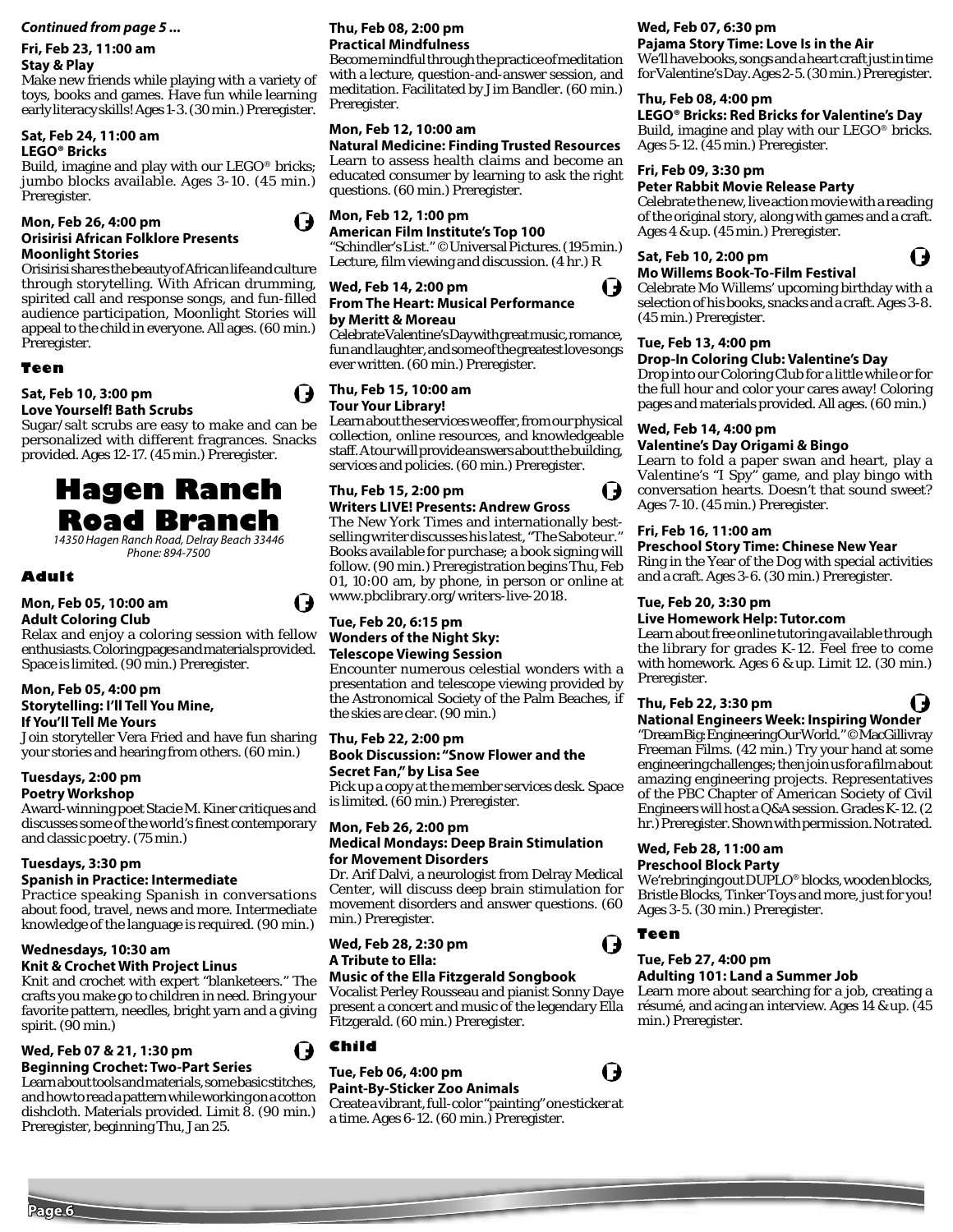**Jupiter Branch** *705 Military Trail, Jupiter 33458*

*Phone: 744-2301*

### **Adult**

#### **Tue, Feb 06, 2:00 pm**

#### **A Century of Surfing With Tom Warnke**

Historian for the PBC Surfing History Project, Warnke gives surfing pointers and will demonstrate "dry-land" basics on his surfboard. (60 min.) Preregister.

#### **Wed, Feb 07, 2:00 pm Mardi Gras Masks**

Whether it's to celebrate Mardi Gras in New Orleans or Carnival in Venice, everyone needs a festive mask. Use our materials to make a unique mask of your own. Space is limited. (60 min.) Preregister.

#### **Mon, Feb 12, 4:00 pm Writers LIVE! Presents: Tim Dorsey**

Best-selling novelist Tim Dorsey will talk about his latest book in the Serge Storm series, "The Pope of Palm Beach." Books available for purchase; a book signing will follow. (90 min.) Preregistration begins Mon, Jan 29, 10:00 am, by phone, in person or online at www.pbclibrary.org/writers-live-2018.

**Wed, Feb 14, 10:00 am** 

#### **Great Backyard Bird Count (GBBC)**

A free, fun and easy event that engages bird watchers of all ages in counting birds to create a real-time snapshot of bird populations. (60 min.) Preregister.

#### **Thu, Feb 15, 6:30 pm**

**Writers LIVE! Presents: Sam Graham-Felsen** The former chief blogger for Barack Obama's 2008 campaign discusses his acclaimed debut novel, "Green." Books available for purchase; a book signing will follow. (90 min.) Preregistration begins Thu, Feb 01, 10:00 am, by phone, in person or online at www.pbclibrary.org/writers-live-2018.

### **Fri, Feb 16, 2:00 pm**

#### **Documentary**

"13th." ©Netflix. (100 min.) Preregister. Shown with permission. TV-MA

#### **Tue, Feb 20, 2:00 pm Practical Mindfulness**

Become mindful through the practice of meditation with a lecture, a question and answer period and meditation. Facilitated by Jim Bandler. (60 min.) Preregister.

#### **Wed, Feb 21, 2:30 pm Songs of Triumph, a History of the Negro Spiritual**

Using the art of storytelling and music, this presentation covers the development of the Negro Spiritual and its impact. Performance and discussion led by Dr. Naima Johnston-Bush. (60 min.) Preregister.

#### **Thu, Feb 22, 2:00 pm Bridging Cultures Series: A Showcase of Chinese Musical Instruments**

Immerse yourself in the folk melodies of Chinese traditional music and its history! (60 min.) Preregister.

# **Fri, Feb 23, 2:00 pm**

**Adult Book Discussion: "The Boys in the Boat: Nine Americans and Their Epic Quest for Gold at the 1936 Berlin Olympics," by Daniel James Brown**

Donna Adair will lead the discussion. (90 min.) Preregister.

#### **Child**

#### **Sun, Feb 04, 2:00 pm**

**"Go Get 'Em" Boxes** Craft an encouragement box for yourself, or someone who could use a reminder of how awesome they are. Ages 8-17. (90 min.) Preregister.

#### **Fri, Feb 09, 10:00 am**

#### **Valentastic**

Cuddle up and get cozy as we celebrate love with stories, songs and crafts. Ages 2-5. (45 min.) Preregister.

#### **Sat, Feb 10, 3:00 pm**

**LEGO® Bricks**

Build, imagine and play with our LEGO® bricks. Ages 5-10. (60 min.) Preregister.

#### **Wed, Feb 14 (All day) International Book Giving Day**

Stop by the children's services desk for a book to take home to keep! While supplies last. Ages 0-18.

#### **Thu, Feb 15, 4:30 pm Anti-Valentine's Day**

Roses are red. Brains are grey. If you like zombies, this craft will be great. Learn how to sew a zombie plush. Ages 8-17. (60 min.) Preregister.

#### **Wed, Feb 21, 4:30 pm Writer's Space**

Whether you write poetry, fanfiction, manga, or anything in between, our writer's space is here for you to practice in a creative and safe environment. No judgment, no pressure, just inspiration. Grades 4-12. (45 min.) Preregister.

# **Sat, Feb 24, 3:00 pm**

**Terrific Teeth: Dental Health Month** Spruce up your pearly whites and keep your smile bright as we focus on our terrific teeth. Ages 5-10. (60 min.) Preregister.

# **Mon, Feb 26, 10:00 am Tue, Feb 27, 11:00 am**

**Home School Adventures: Library Lovers Month**

Are you looking to enrich your child's curriculum? We'll cover a new topic each class! Get a backstage tour of the library, learn about all the cool, new things we have to offer, then make a craft. Grades K-8. (60 min.) Preregister.

#### **Mon, Feb 26, 5:30 pm Gotta Catch 'Em All: Pokémon Club**

Bring your cards to battle or trade with other trainers, or bring your smart device to battle for control of the Jupiter Branch Library in "Pokémon Go!" All ages. (60 min.) Preregister.

### **Wed, Feb 28, 9:15 am**

#### **Tiny Tot Art**

Create in our toddler art class. Dress to get messy. Ages 1-2. Space is limited. (30 min.) Preregister.



#### **Sun, Feb 04, 2:00 pm "Go Get 'Em" Boxes**

Craft an encouragement box for yourself, or someone who could use a reminder of how awesome they are. Ages 8-17. (90 min.) Preregister.

#### **Tuesdays, 3:00 pm Tabletop Tuesdays**

Take a break from homework, stop in for an afterschool snack, and explore the world of modern tabletop gaming. Grades 6-12. (2 hr.)

#### **Wed, Feb 14 (All day)**

#### **International Book Giving Day**

Stop by the children's services desk for a book to take home to keep! While supplies last. Ages 0-18.

#### **Thu, Feb 15, 4:30 pm**

#### **Anti-Valentine's Day**

Roses are red. Brains are grey. If you like zombies, this craft will be great. Sew a zombie plush. Ages 8-17. (60 min.) Preregister.

#### **Wed, Feb 21, 4:30 pm Writer's Space**

Whether you write poetry, fanfiction, manga, or anything in between, our writer's space is here for you to practice in a creative and safe environment. No judgment, no pressure, just inspiration. Grades 4-12. (45 min.) Preregister.

# **Lantana Road Branch**

*4020 Lantana Road, Lake Worth 33462 Phone: 304-4500*

# **Adult**

#### **Fri, Feb 02, 2:00 pm**

**Adult Coloring Club: Black History Month!** Color for fun and relaxation with other coloring enthusiasts. Coloring pages and materials provided. (60 min.) Preregister.

#### **Sun, Feb 04, 12:00 pm**

#### **Library Resources & Services Introduction in Mandarin Chinese**

An introduction to PBC resources and services to our Mandarin Chinese-speaking community. (60 min.) Preregister.

#### **Sun, Feb 04, 2:00 pm**

#### **Celebrate Chinese New Year**

Celebrate the Chinese New Year with a performance presented by the Palm Beach Chinese Performing Arts Group (CASEC). (60 min.) Preregister.

#### **Mon, Feb 05, 2:00 pm Introduction to Crochet**

Want to learn to crochet? Already an experienced crochet artist? Share your expertise! Materials provided. Limit 8. (2 hr.) Preregister.

### **Tue, Feb 06, 10:30 am Little Love Notes**

Valentine's Day is just around the corner! We'll be making a trio of cards you can give to your favorite people. Materials provided. Limit 15. (90 min.) Preregister.

**Continued next page ...**

G

U







I J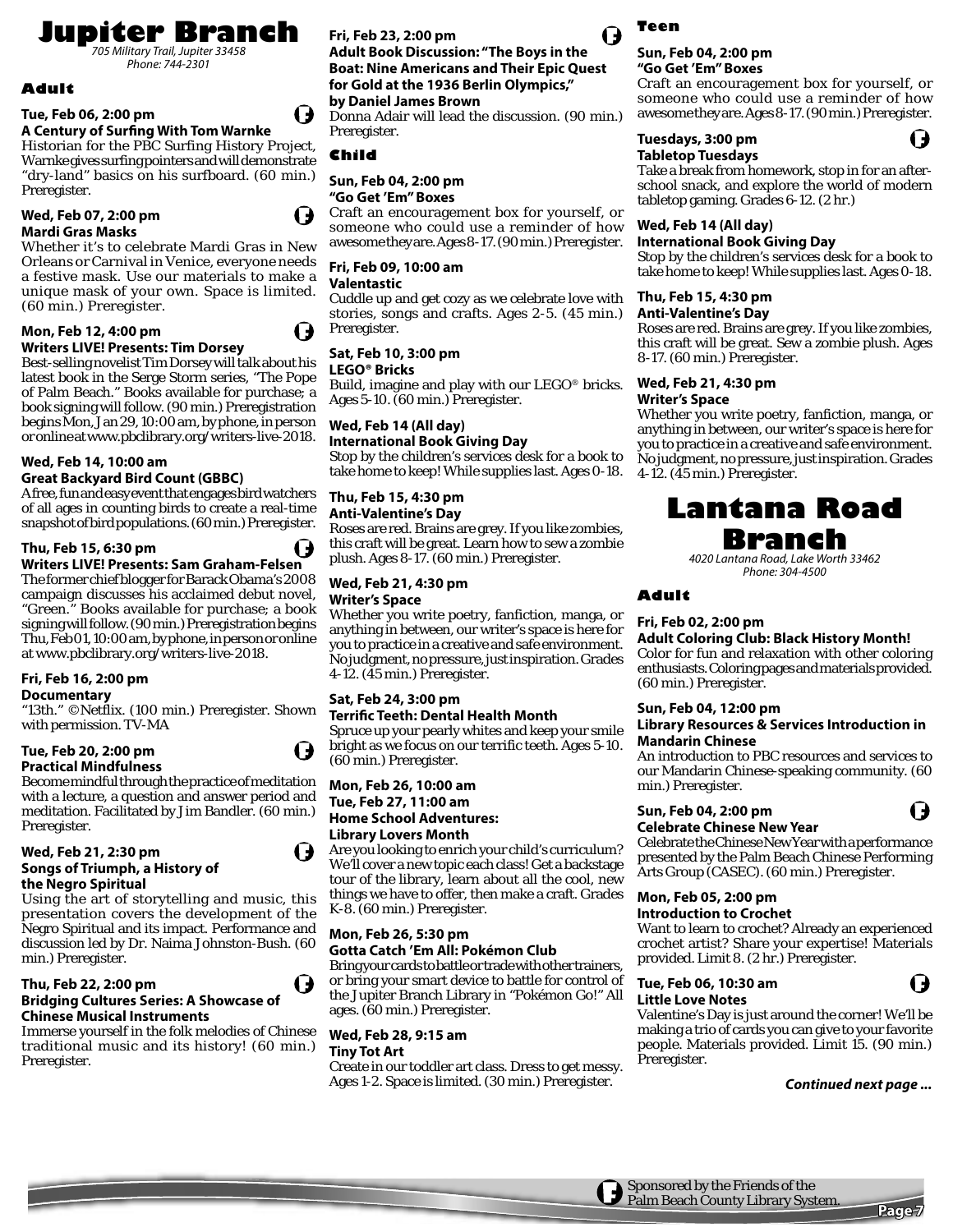#### **Continued from page 7 ... Sat, Feb 17, 2:00 pm**

#### **Tue, Feb 06, 13 & 20, 2:00 pm Black Blockbusters**

Join us each week as we celebrate different African-American actors, actresses and directors that have contributed to the big screen. Preregister.

02/06: "A Raisin in the Sun." ©Columbia Pictures Industries Inc. (127 min.) Not rated.

- 02/13: "Southside With You." ©Miramax. (84 min.) Barack and Michelle Obama's Story. PG-13
- 02/20: "Fences." ©Paramount Pictures. (133 min.) PG-13

# **Wednesdays, 6:30 pm**

#### **English Exchange**

Practice speaking English in a fun and informal atmosphere. Intermediate knowledge of the language is recommended. (2 hr.) Call 561-894- 7529 to preregister.

#### **Thu, Feb 08, 6:30 pm Friends Social**

Making friends can be hard sometimes. Join us as we form new friendships with short, timed conversations. (60 min.) Preregister.

#### **Fri, Feb 09 & 16, 2:00 pm**

**Sewing Circle: Embroidery & Cross Stitch** Have fun with embroidery and cross stitch! Materials

provided. Limit 8. (90 min.) Preregister.

#### **Sat, Feb 10, 2:00 pm Community Seed, Seedling & Plant Exchange!**

Master Gardener Debra Marcelle-Coney, from Community Faith Outreach, welcomes you to this monthly exchange! Bring your cuttings, seeds, seedlings and plants you would like to trade. Share useful gardening tips, recipes and life experiences. (90 min.) Preregister.

#### **Mon, Feb 12, 6:30 pm Addiction & the Brain**

What is addiction? Why do some people become addicted, while others do not? Join Dr. Susan Klarich from PBSO to learn the answers to these questions and more about drug addiction. (90 min.) Preregister.

#### **Tue, Feb 13, 6:30 pm Landlord/Tenant Law**

An attorney from the PBC Bar Association will discuss Florida Landlord/Tenant Law, including leases, rights and responsibilities, the Florida Statutes on landlord and tenant relationships and court proceedings during a lawsuit. (60 min.) Preregister.

#### **Wed, Feb 14, 2:00 pm Book Talk**

Bring a book you have read from our collection and share your experience with the group. (60 min.) Preregister.

#### **Thu, Feb 15, 6:30 pm Meet the Author: Maria Nhambu**

Author of the "Dancing Soul" trilogy will discuss her books and share her love of her native Africa. In her memoir, "America's Daughter," she shares her difficulties and triumphs having been brought to the United States by her adoptive mother. (60 min.) Preregister.

# **The Palm Beach Archaeological Society & Archaeological Pottery Studies**

Join archaeologist and research scientist Ann Cordell as she discusses comparative clay analysis for archaeological pottery studies. (60 min.) Preregister.

#### **Tue, Feb 20, 5:30 pm Tai Chi**

Often referred to as "meditation in motion." Wear comfortable clothes and flat shoes. Certified instructor Richard Paul Tsang. (60 min.) Preregister.

#### **Wed, Feb 21, 2:00 pm Job Help Center**

Our librarians can help you with all of your job search needs, from creating a résumé to applying for jobs online. (2 hr.) Preregister.

#### **Fri, Feb 23, 2:00 pm Women & World War II**

Many women made substantial contributions to the war effort. Dr. Stephen Katz, adjunct Professor of History at Excelsior College, will discuss the contributions of the real-life "Rosie the Riveters." (90 min.) Preregister.

#### **Sat, Feb 24, 2:00 pm Black History Month Trivia**

Teams of 2-6 will answer trivia questions and compete to win prizes. Bring your friends to form a team, or join others and play along. (2 hr.) Preregister.

#### **Sun, Feb 25, 2:00 pm**

#### **Meet the Artist: Mehri Danielpour**

Her celebrated works include the portrait bust of baseball Hall of Famer Henry "Hank" Aaron and the bronze sculpture the "Year of the Child" on display at Northwood Road in West Palm Beach. (90 min.) Preregister.

#### **Mon, Feb 26, 2:00 pm The History of Modern Iraq**

Dr. Stephen Katz, adjunct Professor of History at Excelsior College, will discuss modern Iraq since its creation at the end of WWI, as well as its continuing significance for American foreign policy. (90 min.) Preregister.

#### **Tue, Feb 27, 2:00 pm Book Discussion: "Born a Crime: Stories From a South African Childhood," by Trevor Noah** Copies are available at the research services desk. (60 min.) Preregister.

#### **Tue, Feb 27, 3:30 pm Backgammon Club**

Backgammon fans unite to practice strategy skills with other players. Basic game knowledge is required. (90 min.) Preregister.

# **Wed, Feb 28, 2:00 pm**

**Chess Club**

Chess fans unite to practice strategy skills with other players. Basic game knowledge required. (90 min.) Preregister.

**Child**

#### **Thursdays, 3:30 pm Crazy 8s Math Club® Grades 3-5**

Each week features math games, music and fun activities that build from previous weeks; it is highly recommended to attend all five weekly sessions from Feb 01 - Mar 01. Grades 3-5. Space is limited. (60 min.) Preregister.

#### **Mon, Feb 05, 3:30 pm Bingo!**

Play with real bingo cards and dotters! Prizes for the winners. Ages 7-11. (60 min.) Preregister.

# **Wed, Feb 07 & 21, 10:30 am**

#### **Baby Build It!**

Work with your little ones to develop motor skills with a variety of learning toys and materials. Ages 1-2. (60 min.) Preregister.

# **Sat, Feb 10, 2:30 pm**

#### **Anything Goes Club!**

We're starting a club where anything goes. Each month we'll do something different: art, games or science. Dress to get messy. Ages 6-11. (90 min.) Preregister.

#### **Sun, Feb 11, 1:00 pm**

#### **Snow Slime!**

This snow will never melt but it will be slimy! Ages 5 & up. Space is limited. (60 min.) Preregister.

#### **Tue, Feb 13, 3:30 pm Art Therapy for Kids**

Learn creative ways to express yourself through watercolor art. Ages 8 & up. Space is limited. (90 min.) Preregister.

#### **Sat, Feb 24, 2:30 pm Basket Weaving Craft**

#### Learn about the history of African basket weaving, then create your own colorful basket to take home. Ages 5-12. Space is limited. (60 min.) Preregister.

#### **Teen**

#### **Sat, Feb 03, 2:00 pm Teen Anime Club!**

Are you a fan of anime and manga? Share your interests with others your age. Refreshments provided. Ages 13-17. (90 min.)

#### **Fri, Feb 16, 2:00 pm Battleship Math**

Play the classic game of Battleship, learn to plot coordinates on a graph, and create amazing graph art. Ages 11-16. Space is limited. (2 hr.) Preregister.

# **Loula V. York**

*525 Bacom Point Road, Pahokee 33476 Phone: 924-5928*

### **Wednesdays, 11:00 am**

Practice speaking English in a fun and informal atmosphere. Intermediate knowledge of the language is recommended. (2 hr.) Preregister.

### **Child**

#### **Thursdays, 10:00 am Thrilling Thursday Story Times**

Stories and creative activities for preschool children and their parents! Ages 3-5. (45 min.) Preregister. 02/01: Rhyme Time. 02/08: Friends.

- 02/15: Celebrate Love!
- 02/22: For the Love of Art!

I,



**Adult**

**English Exchange**





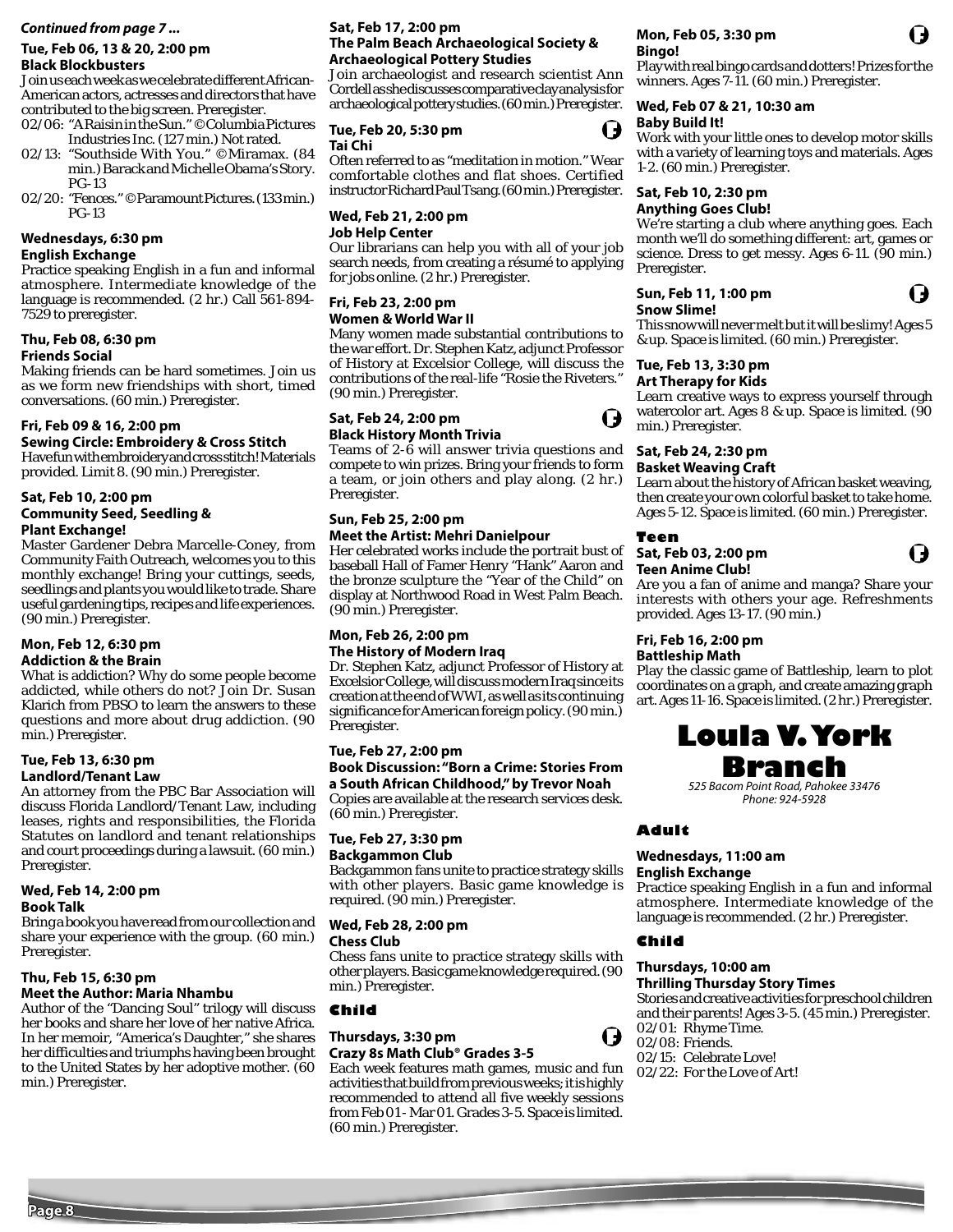#### **Saturdays, 2:00 pm Reading Buddies**

Children in grades K-5 work with a teen to improve their reading skills. Pick up an application from the children's librarian. Grades K-5. (60 min.) Preregister.

### **Tue, Feb 06, 13 & 27, 10:00 am Toddler Story Times**

Music and movement, simple stories, and creative activities for our youngest members and their parents. Ages 1-2. (45 min.) Preregister. 02/06: Friends. 02/13: Celebrate Love! 02/27: Who Lives in the Ocean?

**Wed, Feb 07, 5:30 pm** 

#### **All You Need Is Love! Valentine's Day Party** Children, teens and parents are invited to create valentines for family and friends! Sweet refreshments

provided. All ages. (60 min.) Preregister. **Fri, Feb 16, 2:30 pm Chinese New Year Crafts**

Create lanterns and other simple crafts, as we learn about Chinese New Year celebrations! Ages 5-12. (60 min.) Preregister.

### **Sat, Feb 17, 11:00 am**

**Super Saturday Story Times: Celebrate Love!**  Stories and creative activities for young children and their parents! Ages 2-7. (45 min.) Preregister.

# **Wed, Feb 21, 5:30 pm**

**Play Me a Story/Play Me a Party** Children and families are invited to celebrate love and kindness at this "love in" of a story time party! Refreshments provided. All ages. (60 min.) Preregister.

#### **Sat, Feb 24, 10:30 am Jazz Brunch**

Join us for a light brunch and conversation before Shenole Latimer's entertaining and enlightening presentation! All ages. (30 min.) Preregister.

#### **Sat, Feb 24, 11:00 am What's All That Jazz About? With Shenole Latimer**

Young audiences are introduced to the colorful and expressive American music known as jazz with saxophonist Shenole Latimer. All ages. (45 min.) Preregister.

# **Teen**

**Sat, Feb 03, 3:00 pm Blind Date With a Book**

Teens are invited to take a chance on a book at this fun party! You never know, it could be love! Refreshments provided. Ages 12-17. (60 min.) Preregister.

**Sat, Feb 24, 3:00 pm Is it True Love?**

#### Teens who went on a "Blind Date With a Book" reveal how their date went. How would they rate their book? Refreshments provided. Ages 12-17. (60 min.) Preregister.



*3650 Summit Boulevard, West Palm Beach 33406 Phone: 233-2600*

**Check event listings on our website: www.pbclibrary.org/events/main**

# **Okeechobee Boulevard Branch**

*5689 Okeechobee Boulevard, West Palm Beach 33417 Phone: 233-1880*

# **Adult**

#### **Tuesdays, 6:00 pm English Exchange**

Practice speaking English in a fun and informal atmosphere. Intermediate knowledge of the language is recommended. (2 hr.) Call 561-894- 7529 to preregister.

# **Wed, Feb 07, 2:00 pm**

**Movie Matinee**

"More Than a Month." ©PBS Independent Lens. (53 min.) Shown with permission. Not rated.

#### **Thu, Feb 08, 15 & 22, 10:00 am - 2:00 pm Fri, Feb 09, 16 & 23, 10:00 am - 2:00 pm AARP/IRS Tax Help**

AARP volunteers will provide individualized help to taxpayers with low and moderate incomes, giving special attention to ages 60 and older. Bring a valid picture ID, current tax documents, and last year's completed tax returns. First come, first served.

#### **Wed, Feb 14, 2:00 pm Adult Coloring Club**



Color for fun and relaxation with other coloring enthusiasts. Coloring pages and materials provided. (60 min.) Preregister.

**Wed, Feb 21, 2:00 pm Movie Matinee**

"42." ©Warner Bros. (128 min.) PG-13

### **Mon, Feb 26, 2:00 pm Book Discussion: "The Underground Railroad," by Colson Whitehead**

Staff-led discussion. Books available in print and **Adult** e-books. (60 min.) Preregister.

# **Tue, Feb 27, 2:00 pm**

**Classic Book Discussion: "Huckleberry Finn," by Mark Twain**

Ask the research services desk for your copy. (60 min.) Preregister.

# **Wed, Feb 28, 2:00 pm Meditation: Antidote to Stress**

Explore the healing power of meditation and learn how to create peace in your life in spite of the stress around you. Facilitated by John Bednarik. (60 min.) Preregister.

# **Child**

#### ( J **Tue, Feb 06, 3:30 pm Martes, 06 de febrero, 3:30 pm Mini Book + Art Workshop: "Radiant Child: The Story of Young Artist Jean-Michel Basquiat" Mini Libro + Arte**

Art doesn't always have to be neat and clean to be beautiful! Read the art-filled book and let the story and illustration lead you to create your own radiant work of art. In collaboration with the Norton Museum of Art; made possible through the generosity of the Diane and Bruce Halle Foundation. Ages 9-12. Space is limited. (90 min.) Preregister. ¡El arte no siempre tiene que estar ordenado y limpio para ser hermoso! Lea el libro lleno de arte y deja que el cuento y las ilustraciones te lleven a crear una

obra de arte radiante. En colaboración con el Norton Museum of Art; posible gracias a la generosidad del Diane and Bruce Halle Foundation. Edades 9-12. Cupo limitado. (90 min.) Se requiere registrarse.

#### **Tue, Feb 06 & 20, 4:00 pm Who's That Pokémon?**

Pokémon lovers unite! Bring your cards to share your Pokéknowledge with friends while playing games or making a Pokécraft. Ages 9-12. Limit 20. (45 min.) Preregister.

#### **Sat, Feb 10, 11:00 am What's All That Jazz About? With Shenole Latimer**

Young audiences are introduced to the colorful and expressive American music known as jazz with saxophonist Shenole Latimer. All ages. (45 min.) Preregister.

# **Tue, Feb 13, 3:30 pm**

( J

 $\mathbf t$ 

**Heart-To-Heart Valentine** Enjoy stories and decorate a yummy treat. Ages 4-12. (45 min.) Preregister.

# **Sat, Feb 24, 2:00 pm**

**Babysitting 101** Join PBC Fire Rescue and learn home safety tips, when to call 911, get answers to your babysitting questions and learn the basics of CPR and first aid. Grades 6-12. Limit 25. (2 hr.) Preregister.

# **Tue, Feb 27, 3:30 pm Seussical Celebration**

A celebration in rhyme, we'll have a mighty fine time. A birthday for Seuss, fun is on the loose. Ages 4-10. Limit 20. (45 min.) Preregister.

# **Royal Palm Beach Branch**

*500 Civic Center Way, Royal Palm Beach 33411 Phone: 790-6030*

# **Thu, Feb 01, 2:00 pm**

**Movie Matinee** "The Glass Castle." ©Lions Gate Films, Inc. (127 min.) Preregister. PG-13

### **Fri, Feb 02 & 16, 2:00 pm Gettin' Jiggy Wit It!**

Exercise your brain with challenging 100, 500, 1,000 and 2,000 piece jigsaw puzzles. Ages 16 & up. (2 hr.) Preregister.

# **Saturdays, 9:00 am**

# **Beginner's Tai Chi Practice**

Often referred to as "meditation in motion." Wear comfortable clothes and flat shoes. Ages 16 & up. (90 min.) Preregister.

#### **Mon, Feb 05 & 12, 1:00 pm One-On-One Computer Help**

We offer 30-minute personalized sessions for members needing basic computer assistance. Call to schedule your appointment.

#### **Thu, Feb 08, 2:00 pm Create a Memory Page**

Create artful displays to commemorate special events and those you love as we guide you through the process of creating a memory page. Bring personal photos. Ages 16 & up. (90 min.) Preregister, beginning Sat, Jan 20.

### **Continued next page ...**

Sponsored by the Friends of the Palm Beach County Library System.

**Page 9**





l J

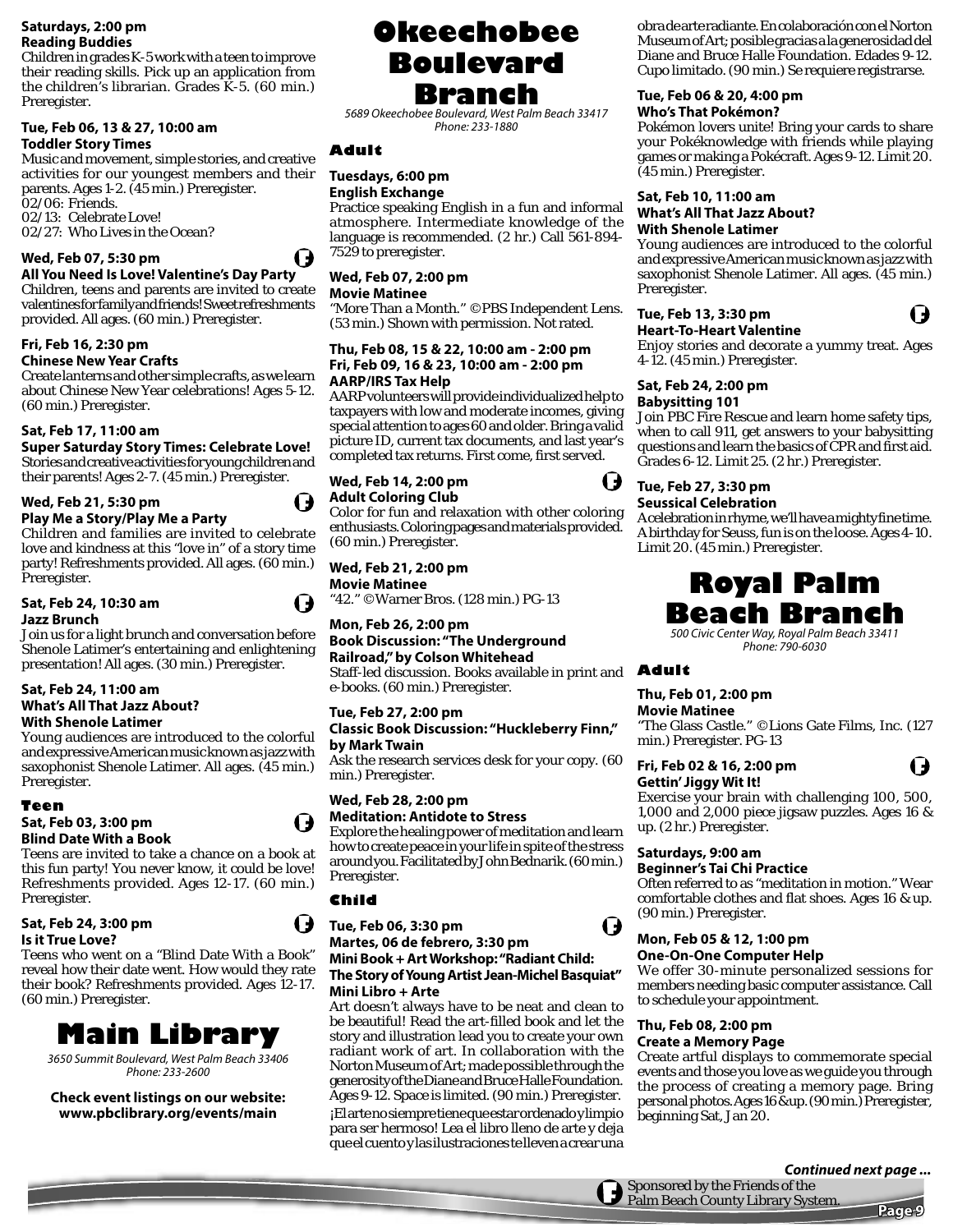#### **Thu, Feb 08, 2:00 pm Low Poly Heart**

Join us as we explore low poly paper crafting to create a 3-D heart to keep or give away this Valentine's Day. Ages 16 & up. (90 min.) Preregister, beginning Sat, Jan 20.

#### **Mon, Feb 12 & 26, 9:30 am Write! Read! Critique!**

Are you an aspiring writer looking for constructive feedback? Join us in this informal round-table discussion where participants improve their craft by reading and discussing their works in progress. (2.5 hr.) Preregister.

# **Tue, Feb 13 & 27, 6:00 pm Sat, Feb 24, 2:00 pm**

#### **Are You Board? Game On!**

Gather your friends, or come and make new ones, as we discover new games and reacquaint ourselves with old favorites. A variety of familiar games will be available with a new and exciting one presented each week. Preregister.

02/13: An assortment of two-player games. (90 min.)

02/24: Table Top Saturday! (2 hr.)

02/27: Lanterns: The Harvest Festival. (90 min.)

### **Wed, Feb 14, 6:00 pm**

#### **Visions of China With Photographer Elaine Walsh**

Join us for a digital essay of China, including images of the Forbidden City, The Great Wall, Terracotta Soldiers, and a cruise along the Yangtze River. (90 min.)

#### **Thu, Feb 15, 2:00 pm**

#### **Natural Medicine: Finding Trusted Resources** Learn to assess health claims and become an educated consumer by learning to ask the right questions. (60 min.) Preregister.

#### **Sat, Feb 17, 2:00 pm Acoustic Java Jam**

Experience a caffeinated collection of local talent or bring your acoustic instruments and jam out. Coffee provided. (2 hr.)

#### **Tue, Feb 20, 6:30 pm Songs of Triumph, a History of the Negro Spiritual**

Using the art of storytelling and music, this presentation covers the development of the Negro Spiritual and its impact. Performance and discussion led by Dr. Naima Johnston-Bush. (60 min.) Preregister.

#### **Wed, Feb 21, 6:30 pm Writers Reading Open Mic**

Writers are invited to share their work in this open mic event or come just to listen. Preferred reading length of no more than five minutes/750 words and of a family-friendly subject matter. In collaboration with The Writer's Group of Royal Palm Beach. Ages 18 & up. (60 min.) Preregister.

### **Wed, Feb 28, 2:00 pm**

#### **Adult Book Discussion: "Future Home of the Living God," by Louise Erdrich**

Stop by the research services desk to pick up a copy when you register. Ages 16 & up. (60 min.) Preregister.

# **Child**

#### **Fri, Feb 02 & 16, 11:00 am Viernes, 02 y 16 de febrero, 11:00 am Books and Kids! Bilingual Story Time ¡Libros y niños! Hora de cuentos bilingüe** Join us for stories, songs, rhymes and fun in both English and Spanish with our friends. Ages 2-5. (45 min.) Preregister.

Acompáñanos y disfrute de cuentos, canciones y rimas en inglés y español con nuestras amigas. Edades 2-5. (45 min.) Se requiere registrarse.

#### **Sat, Feb 03, 2:30 pm Thu, Feb 22, 4:30 pm Chess, Anyone? Beginners Chess Club**

Learn how to play this strategic game. Materials provided. Ages 8-17. Limit 16. (60 min.) Preregister.

### **Thu, Feb 08, 4:00 pm**

# **Where Are the Mobs? "Minecraft"**

Meet up with your friends and play "Minecraft Pocket Edition" on the library's iPads. Participants can bring in their own device and join us for "Minecraft" fun. Ages 7 & up. Limit 12. (45 min.) Preregister.

#### **Fri, Feb 09, 4:00 pm**

**Valentine's Day Lovebugs** Make a cute "lovebug" to give to that special someone on Valentine's Day. Ages 7 & up. (45 min.) Preregister.

## **Sat, Feb 10, 10:30 am RPB Kids Coloring Club: I Heart You!**

Children are invited to enjoy a relaxing hour of coloring. Love, friendship and Valentine's Daythemed coloring sheets provided. Feel free to bring your own favorite coloring book! Ages 2 & up. (60 min.)

#### **Mon, Feb 12, 6:30 pm Pajamarama Story Time: Transportation Depot!**

Listen to silly stories, songs and fingerplays about cars, trucks, trains and more. Make a craft. Don't forget to wear your favorite PJ's. Stuffed animals are welcome! Ages 3-6. (45 min.) Preregister.

# **Tue, Feb 13, 4:00 pm**

**I'm in Love … With Slime!** Make a slimy concoction that will glow in the dark. Another great STEAM activity! Ages 7 & up. Limit 20. (45 min.) Preregister.

# **Fri, Feb 23, 10:00 am**

#### **Now I Know My ABCs**

Enjoy playing literacy-based games with your child to introduce and reinforce the alphabet. Ages 2-5. Limit 20. (45 min.) Preregister.

#### **Fri, Feb 23, 4:00 pm Kids Wii U Gaming & More …**

Bored of staying home and watching TV? Play some of your favorite Wii U and board games with your friends. Ages 7-12. (60 min.) Preregister.

#### **Sat, Feb 24, 2:30 pm LEGO® Bricks**

Build, imagine and play with our LEGO® bricks. Ages 6-11. (60 min.) Preregister.

#### **Mon, Feb 26, 10:00 am Orisirisi African Folklore Presents Moonlight Stories**

Orisirisi shares the beauty of African life and culture through storytelling. With African drumming, spirited call and response songs, and fun-filled audience participation, Moonlight Stories will appeal to the child in everyone. All ages. (60 min.) Preregister.

#### **Mon, Feb 26, 6:30 pm**

#### **Monkey Around With Makey Makey!**

Learn how to use our Makey Makey kits to creatively interact with computers. Another great STEAM activity! Ages 10-17. Limit 8. (60 min.) Preregister.

# **Tue, Feb 27, 10:00 am**

**Parachute Play & Learn**

Enjoy music and movement while playing a variety of interactive games and activities with our jumbo parachute. Ages 2-4. Limit 20. (45 min.) Preregister.

#### **Wed, Feb 28, 10:00 am**

### **Five Little Senses: Baby Sensory Play**

Stimulate your little one's senses and encourage them to explore with various sensory playtime activities. Dress to get messy. Ages 3-18 mos. Limit 20. (45 min.) Preregister.

#### **Teen**

#### **Sat, Feb 03, 2:30 pm Thu, Feb 22, 4:30 pm**

#### **Chess, Anyone? Beginners Chess Club**

Learn how to play this strategic game. Materials provided. Ages 8-17. Limit 16. Ages 8-17. (60 min.) Preregister.

#### **Sat, Feb 10, 3:00 pm Teen Anime Club**

Meet other teens who enjoy watching and talking about anime, eat Pocky and share your knowledge about manga. Snacks provided. Ages 12-17. (60 min.) Preregister.

#### **Mon, Feb 26, 6:30 pm Monkey Around With Makey Makey!**

Learn how to use our Makey Makey kits to creatively interact with computers. Another great STEAM activity! Ages 10-17. Limit 8. (60 min.) Preregister.

# **Tequesta Branch**

*461 Old Dixie Highway North, Tequesta 33469 Phone: 746-5970*

# **Adult**

# **Thu, Feb 15, 2:00 pm**

### **Art Painting Beginner's Series**

Learn basic painting, composition, color mixing and drawing techniques. Material provided. (90 min.) Preregister.

#### **Fri, Feb 16, 2:00 pm Book Discussion: "The Language of Flowers," by Vanessa Diff enbaugh**

Donna Gruber Adair will lead the discussion. Pick up a copy of the book. (90 min.) Preregister.

#### **Fri, Feb 23, 2:00 pm Black History Month Documentary**

"American Masters: Maya Angelou: And Still I Rise." ©PBS. (114 min.) Preregister. Shown with permission. Not rated.









( J

Q













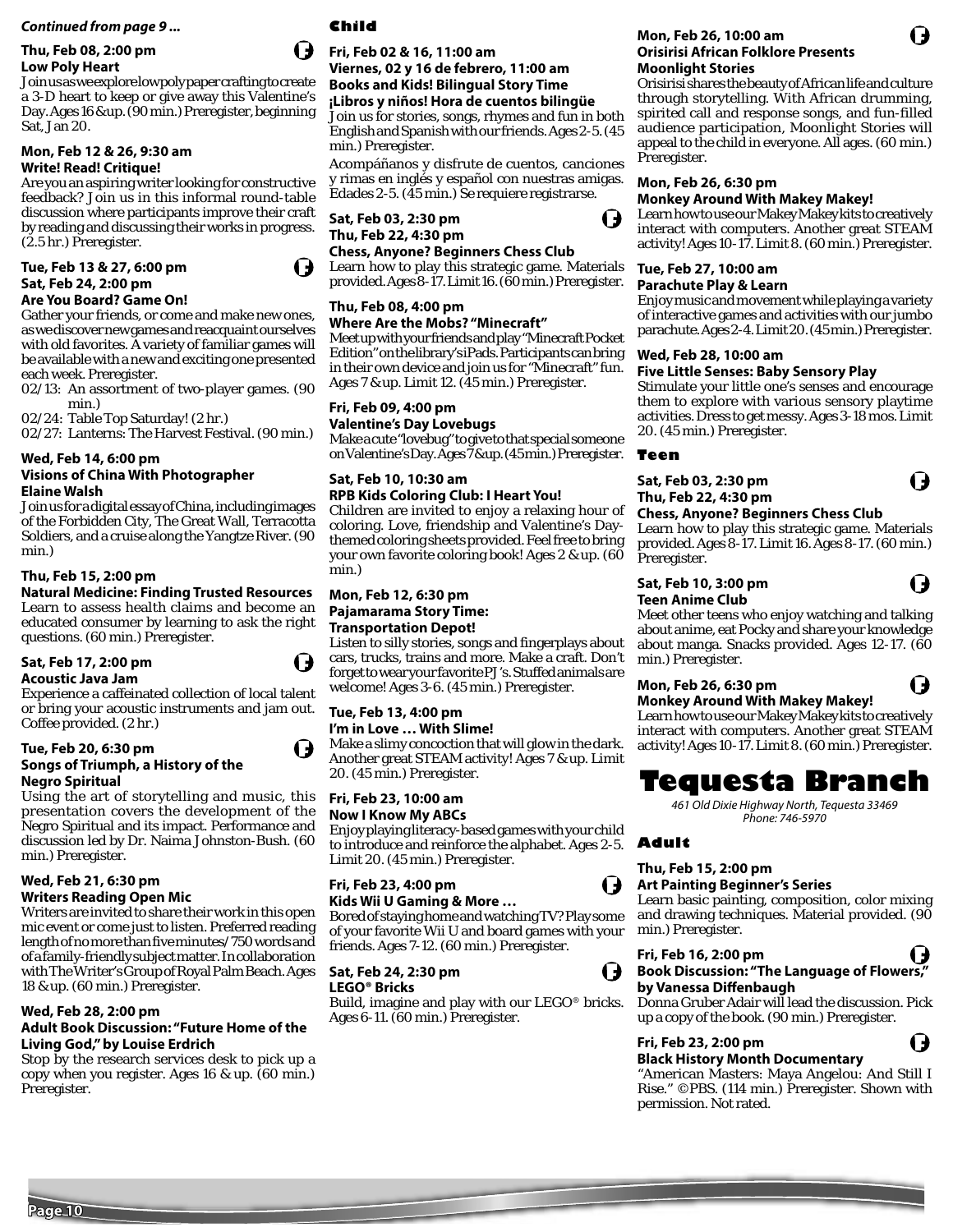#### **Child**

### **Wed, Feb 07, 14 & 21, 3:30 pm STEAM Club**

A new project each week based in science, technology, engineering, art or math. Ages 6-11. (60 min.) Preregister.

# **Tue, Feb 13, 6:30 pm**

## **Pajamarama**

Wear your favorite PJ's, bring a stuffed friend and listen to heartfelt stories. Make a Valentine's Day craft. Ages 3 & up. (45 min.) Preregister.

# **Sat, Feb 17, 10:30 am**

#### **Breakfast With a Book: "Counting by 7s," by Holly Goldberg Sloan**

Enjoy a light breakfast, fun activities and a book discussion with friends. Ages 9 & up. (60 min.) Preregister.

# **Sat, Feb 17, 2:00 pm**

**LEGO® Bricks**

Build, imagine and play with our LEGO® bricks. Ages 5-10. (60 min.) Preregister.

# **Teen**

# **Tue, Feb 20, 6:30 pm**

**Teen Game Night**

Play an escape room-themed game. Snacks provided. Ages 12 & up. (60 min.) Preregister.



*1951 Royal Fern Drive, Wellington 33414 Phone: 790-6070*

# **Adult**

# **Genealogy Help: One-On-One Sign-Up**

Want to learn about your family tree? Schedule a 30-minute session with a librarian who will guide you through online genealogy research.

# **Thu, Feb 01, 6:30 pm**

**Writers' Critique Workshop** Share, offer and accept constructive criticism to improve your fiction, nonfiction and poetry in a supportive atmosphere. (2 hr.) Preregister.

# **Mon, Feb 05, 12 & 26, 6:30 pm English Exchange**

Practice speaking English in a fun and informal atmosphere. Intermediate knowledge of the language is recommended. (2 hr.) Call 561-894- 7529 to preregister.

# **Tue, Feb 06, 6:30 pm**

**Hooked on Crochet**

Learn beginning techniques or bring current projects to share and work on. Beginners, pick up a materials list. (90 min.) Preregister.

### **Sat, Feb 10, 2:30 pm Black History Month Kickoff Event: Jazz Musical Concert**

Founder and host of Jazz on J Street, flutist Blanche Williams will be joined by seasoned musicians to kick off our Black History celebration with the history of jazz. (60 min.) Preregister.

# **Mon, Feb 12, 6:30 pm**

**Chess Club for Adults** Chess fans unite to practice strategy skills with other players. Basic game knowledge required. (2 hr.) Preregister.

# **Tue, Feb 13, 6:30 pm Book Discussion: "Where'd You Go, Bernadette," by Maria Semple**

Pick up a copy at the research services desk. (60 min.) Preregister.

# **Sat, Feb 17, 2:30 pm**

# **Gems of Hope:**

I J

U

 $\blacksquare$ 

I)

# **The African-American Spiritual**

A glimpse back into the origin, purpose and necessity of the ingenious art form known as the African-American Spiritual. Vocalist, Katie Gilmore highlights a few well-known spirituals through lecture and performance. (60 min.)

#### **Tue, Feb 20, 3:00 pm Three Funny Jewish Men: Jerry Seinfeld, Jerry Lewis & Jackie Mason**

Dr. Rose Feinberg, Ed.D., explores the lives of three unique comedians, including their career highlights, marriages and events that shaped their lives and careers. (60 min.) Preregister.

### **Tue, Feb 20, 7:00 pm Wonders of the Night Sky: Telescope Viewing Session**

Join the Astronomical Society of the Palm Beaches and learn about constellations as you stargaze from sunset to 8:30 pm outside, if the skies are clear. (90 min.) Preregister.

# **Wed, Feb 21, 6:00 pm**

# **Paper Quilled Monogram**

Learn basic techniques to create a fancy scrolled monogram. (2 hr.) Preregister.

# **Tue, Feb 27, 3:00 pm**

**Natural Medicine: Finding Trusted Resources** Learn to assess health claims and become an educated consumer by learning to ask the right questions. (60 min.) Preregister.

# **Child**

**Thu, Feb 01, 2:30 pm** 

**Art Club**

Unleash your creativity as we produce unique, colorful art. Ages 5-12. Limit 25. (60 min.)

# **Fridays, 2:30 pm**

### **Virtual Reality Fun With the Oculus Rift**

Ever tried virtual reality? Test out the newest technology and be prepared to have fun! Ages 9 & up. (2 hr.) Preregister.

# **Tue, Feb 06, 3:00 pm**

**Be Mine Bingo**

Create your own card and see if luck is on your side. Join the fun and win a prize! Ages 5-12. Limit 25. (45 min.)

# **Wed, Feb 07, 3:00 pm**

# **Pokémon League**

Bring your DS or Pokémon Cards and get ready to battle, trade and make new friends. Ages 5-12. Limit 25. (60 min.)

# **Thu, Feb 08, 3:00 pm**

# **STEAM Club**

 $\blacksquare$ 

Use your science, design and engineering skills as we tackle unique challenges. Ages 5-12. Limit 25. (90 min.)

#### **Sat, Feb 10, 11:00 am Zoo Stories**

Lions, monkeys, giraffes, oh my! Join us for a frenzy of stories, songs and a craft featuring our favorite zoo friends. Ages 2-6. Limit 40. (45 min.)

# **Tue, Feb 13, 3:00 pm**

**Happy Presidents Day!** Celebrate our country by creating a patriotic wind sock. Ages 5-12. Limit 25. (45 min.)

#### **Wed, Feb 14, 3:00 pm Valentine's Party**

Games, music and crafts. Ages 5-12. Limit 25. (60 min.)

# **Thu, Feb 15, 3:00 pm**

**Black History Month Trivia** Does your knowledge of trivia leave your family and friends in awe? Join a team and see who is the trivia king and queen. Ages 5-12. (60 min.)

# **Wed, Feb 21, 3:00 pm**

**LEGO® Club** Build, imagine and play with our LEGO® bricks. Ages 5-12. Limit 25. (60 min.)

# **Thu, Feb 22, 2:30 pm**

**Winter Olympic Event** Go for the gold! Compete in our Winter Olympic event. Ages 5-12. Limit 40. (90 min.)

# **Wed, Feb 28, 3:00 pm**

**Tween Gaming**

Join us for Wii games, board games and a whole lot of fun! Ages 5-12. (60 min.)

# **Teen**

# **Wed, Feb 14, 6:00 pm**

**Teen Movie Night** "The Angry Birds Movie." ©Columbia Pictures Industries Inc. (97 min.) PG

# **Wed, Feb 21, 6:00 pm**

**Virtual Reality Fun With the Oculus Rift** Ever tried virtual reality? Test out the newest

( J

( J

technology and be prepared to have fun! Ages 12 & up. (2 hr.) Preregister.

#### **Tue, Feb 27, 6:00 pm Teen Takeover**

A night for teens only! Enjoy Wii games, board games and more. Bring a friend or make new ones. Snacks provided. Ages 12-17. Limit 30. (2 hr.)



# **Branch**

*18685 State Road 7, Boca Raton 33498 Phone: 470-1600*

# **Adult**

U

# **Tech Talk: One-On-One Sign-Up**

Need help with your computer, e-reader or other device? Contact the research services desk to schedule a 30-minute session. One appointment per month, per person. (30 min.)

# **Thu, Feb 01, 1:00 pm**

**Winter Olympic Film Festival** "Miracle." ©Walt Disney Pictures. (135 min.) PG

# **Thursdays, 7:00 pm**

**The Great Courses® DVD Lecture Series** The Everyday Guide to Wine. (105 min.) Shown

with permission. Not rated.

Sponsored by the Friends of the Palm Beach County Library System.

- 02/01: Why Learn About Wine. A Taster's Tool Kit.
- Winemaking From Vineyard to Harvest. 02/08: Winemaking – From Harvest to Bottle. The Whites – From Riesling to Chardonnay. The
	- Reds Pinot Noir to Cabernet.

**Page 11**

**Continued next page ...**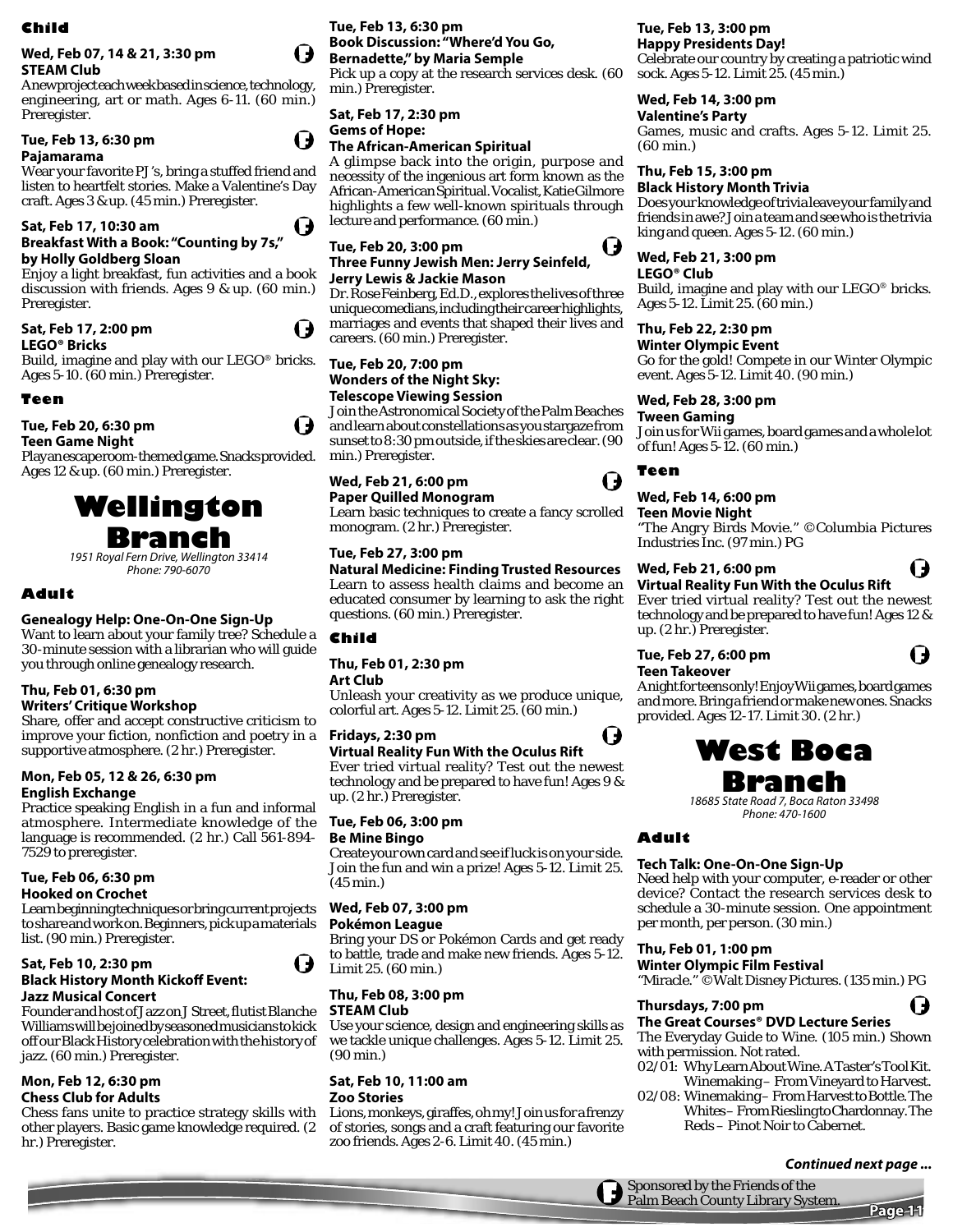#### **Continued from page 11 ...**

- 02/15: Champagne and Other Sparkling Wines. Port, Sherry and Other Fortified Wines. What to Drink With Dessert.
- 02/22: French Regions Bordeaux and Loire. French Regions – Burgundy and Alsace. French Regions – Rhône, Languedoc, Provence.

#### **Mon, Feb 05, 12 & 26, 1:00 pm English Exchange**

Practice speaking English in a fun and informal atmosphere. Intermediate knowledge of the language is recommended. (2 hr.) Call 561-894- 7529 to preregister.



 $\mathbf t$ 

#### **Tue, Feb 06, 2:00 pm Adult Coloring Club**

Color for fun and relaxation with other coloring enthusiasts. Coloring pages and materials provided. Ages 18 & up. (60 min.)

#### **Thu, Feb 08, 15 & 22, 1:00 pm Black History Month Film Festival**

Celebrate Black History Month with films that showcase diverse works of, by and about people of African descent.

02/08: "Loving." ©Focus Features. (123 min.) PG-13

02/15: "42." ©Warner Bros. (128 min.) PG-13

02/22: "Thunder Soul." ©Lions Gate Films, Inc. (83 min.) PG

**Tue, Feb 13, 2:00 pm** 

#### **Cooking the Books: "Bobby Flay Fit: 200 Recipes for a Healthy Lifestyle," by Bobby Flay**

Staff-led cookbook discussion. Books available at the research services desk. (60 min.)

#### **Wed, Feb 21, 2:00 pm**

#### **Documentary + Discussion: "Boca Raton: The Secret Weapon That Won WWII"**

Producer Francesca De Onis will be visiting to provide a look at the work and research that went into the project. Film viewing will follow. (90 min.) Preregister. Shown with permission. Not rated.

#### **Sun, Feb 25, 2:00 pm Trivia Contest!**

Teams of 2-6 will answer trivia questions and compete to win prizes. Bring your friends to form a team or join others and play along. (90 min.)

# **Tue, Feb 27, 2:00 pm**

# **Adult Book Discussion:**

#### **"Little Fires Everywhere," by Celeste Ng** Staff-led book discussion. Pick up a copy at the

research services desk. (60 min.)

#### **Child**

**Page 12**

#### **Sat, Feb 03, 10:00 am**

#### **"Minecraft" Mania**

Gather with other "Minecraft" enthusiasts. Bring your device and challenge other players. "Minecraft" themed activity pages also available. Ages 7 & up. (90 min.) Preregister.

#### **Tue, Feb 06, 3:30 pm Stuffed Animal Parade**

Bring your nearest and dearest stuffed animal companions for a special event. Read stories to our stuffed animals, play games and create a fun craft. Ages 3-7. First come, first served. Limit 20. (45 min.)

#### **Thu, Feb 08, 3:30 pm Heart Art**

Let the season inspire you as you create decorative heart-inspired art with acrylic paint on a canvas board. Ages 7 & up. First come, first served. Space is limited. (60 min.)

#### **Sat, Feb 10, 10:30 am Saturday Toddler Time**

Listen to a story or two, dance and sing to fun songs, and fingerplays. Ages 1-2. (30 min.) Preregister.

#### **Mon, Feb 12, 3:30 pm Valentine's Day Celebration**

Let's prepare to celebrate Valentine's Day with some fun stories, a game and a short film. Make a special card or two to give to your family or friends. Ages 3 & up. First come, first served. Limit 20. (60 min.)

#### **Tue, Feb 13, 4:00 pm Mardi Gras Celebration!**

Learn a little about Mardi Gras and make a decorative mask to wear as we parade around the room We'll even get to sample a traditional treat: king cake. Grades K-5. (60 min.) Preregister.

#### **Thu, Feb 15, 3:30 pm Chinese New Year**

Learn about the Chinese New Year through stories, a game and a craft. Ages 5 & up. First come, first served. Limit 20. (45 min.)

# **Sat, Feb 17, 10:30 am**

**Coding With Tech Toys: Bee-Bot®** Use robots to learn directions, programming, and coding with fun games and activities. Ages 5 & up. First come, first served. Limit 16. (60 min.)

#### **Tue, Feb 20, 3:30 pm Martes, 20 de febrero, 3:30 pm I Love My Family Yo amo a mi familia**  Celebrate your family by reading about Pixar's new

film "Coco" and creating a book of memories. Ages 3 & up. (45 min.) Preregister.

Celebremos por la familia, leyendo acerca de la nueva película de Pixar titulada "Coco," y creando un libro de recuerdos. Edades 3 en adelante. (45 min.) Se requiere registrarse.

#### **Thu, Feb 22, 3:30 pm Afternoon Crafts**

Stop by the story time room for a casual craft time featuring a variety of simple crafts. Ages 3-9. (60 min.)

#### **Sat, Feb 24, 10:30 am**

**LEGO® Bricks**

Build, imagine and play with our LEGO® bricks. Ages 5-10. First come, first served. (60 min.)

# **Mon, Feb 26, 10:30 am**

**Bouncing Babies**

Baby and parents, or caregivers, are invited to share in a time of stories, songs and fingerplays. Ages 3-12 mos. (30 min.) Preregister.

# **Tue, Feb 27, 3:30 pm**

**Game On!** Grab a friend and stop by the story time room to play a board game or take a turn on the Wii. Grades K-5. (60 min.)

#### **Wed, Feb 28, 3:30 pm Orisirisi African Folklore Presents Moonlight Stories**

Orisirisi shares the beauty of African life and culture through storytelling. With African drumming, spirited call and response songs, and fun-filled audience participation, Moonlight Stories will appeal to the child in everyone. All ages. (60 min.) Preregister.

#### **Teen**

# **Sat, Feb 10, 2:30 pm**

#### **Art With a Heart**

Let the season inspire you as you create decorative heart-inspired art with acrylic paint on a canvas board. Grades 6-12. (90 min.) Preregister.

#### **Sat, Feb 17, 2:30 pm Beautiful Beaded Jewelry**

Sift through our extensive collection of plastic, glass and ceramic beads to create a beautiful bracelet, necklace, anklet or keychain! Grades 6-12. (60 min.) Preregister.

#### **Sat, Feb 24, 2:30 pm**

**Doodle Bags** Choose your favorite colors to decorate a small doodle-print canvas tote bag. Grades 6-12. (2 hr.) Preregister.

# **West Boynton Branch**

*9451 Jog Road, Boynton Beach 33437 Phone: 734-5556*

#### **Adult**

#### **Thu, Feb 01, 2:00 pm**

#### **Legal Talk: Long-Term Care**

Jennifer Gomez from the PBC Bar Association explains long-term care options, how to pay for insurance and qualifying for government assistance. (60 min.) Preregister, beginning Tue, Jan 23.

I J

#### **Mon, Feb 05, 2:00 pm Adult Crafternoon:**

# **National Bird-Feeding Month**

Create an edible natural bird feeder to keep our feathered friends thriving this time of year. (60 min.) Preregister, beginning Tue, Jan 23.

# **Tue, Feb 06, 2:00 pm**

beginning Tue, Jan 23.

**Benefits of Music Therapy** Presented by TrustBridge Health. Calm your fears and anxieties and stir feelings of hope, love and unity using music therapy. (60 min.) Preregister,

# **Wednesdays, 9:00 am or 2:00 pm**

#### **Tue, Feb 27, 6:00 pm Book-A-Librarian: E-Books**

Book an appointment for a one-on-one session with a library staff member. (30 min.) Call to find out what you need to bring along with your e-reader.

#### **Wed, Feb 07, 1:00 pm**

#### **Line Dancing**

Beginners and experienced line dancers will learn new line dances to keep you movin' and groovin'. (60 min.) Preregister, beginning Tue, Jan 23.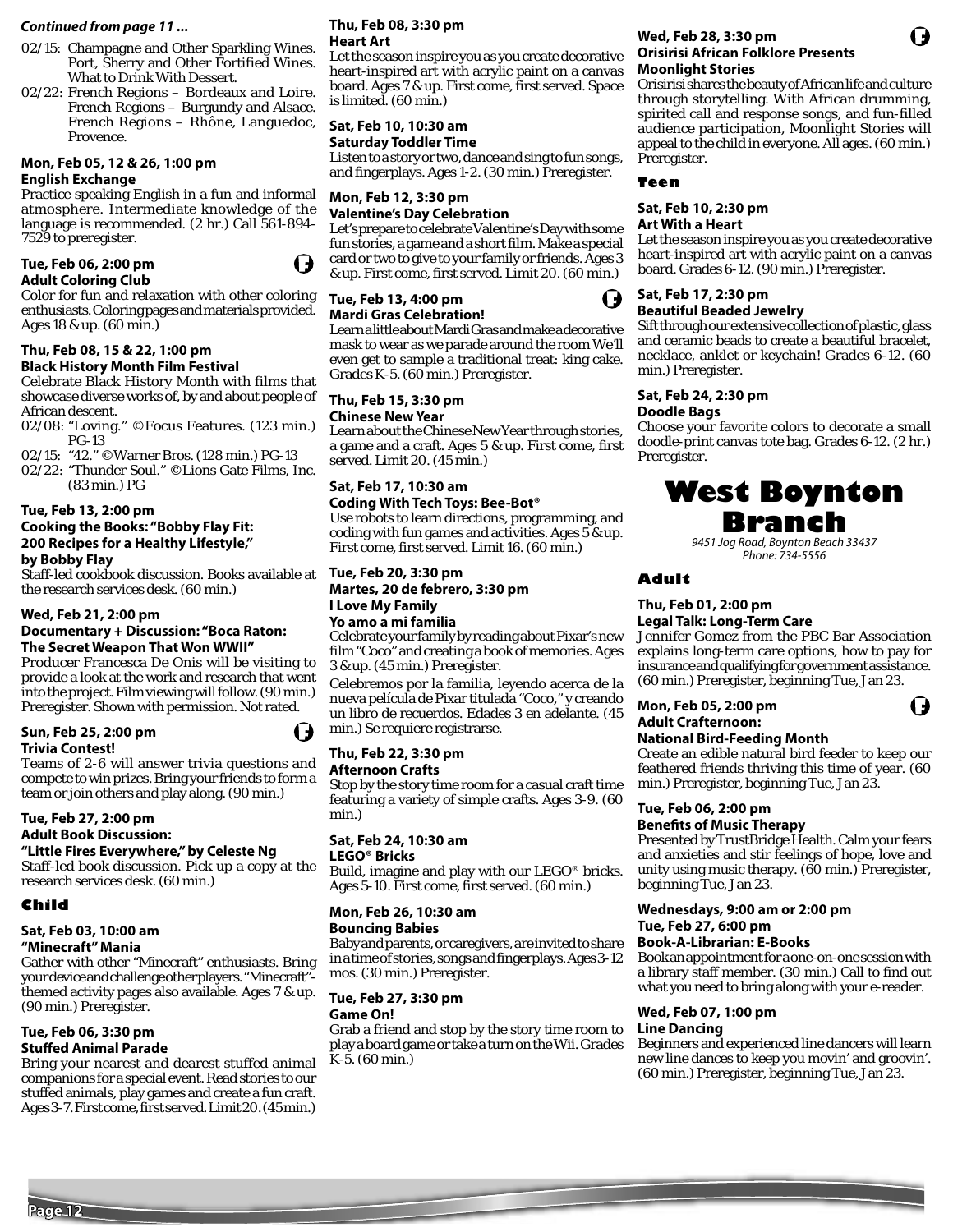#### **Thu, Feb 08, 2:00 pm**

### **Book Discussion: "Hidden Figures: The American Dream and the Untold Story of the Black Women Mathematicians Who Helped Win the Space Race" by Margot Lee Shetterly**

Staff-led discussion. (60 min.) Preregister, beginning Tue, Jan 23.

# **Mon, Feb 12, 2:00 pm**

## **Tea & Chinese Calligraphy**



Discover a new art form of calligraphy with Chinese brush accompanied by the aroma and taste of Chinese tea. Materials provided. Space is limited. (60 min.) Preregister, beginning Tue, Jan 23.

#### **Tue, Feb 13, 2:00 pm Writers LIVE! Presents: J.A. Jance**

The New York Times best-selling author discusses her latest novel, "Proof of Life." Books available for purchase; a book signing will follow. (90 min.) Preregistration begins Tue, Jan 30, 10:00 am, by phone, in person or online at www.pbclibrary.org/ writers-live-2018.

# **Tue, Feb 13, 7:00 pm**

#### **Sherlock Holmes Mystery Club**

The game's afoot with facilitator Dick Smolen and other Sherlock fans for films and discussions of the renowned literary detective. (90 min.)

# **Wed, Feb 14, 2:00 pm**

**Adult Coloring Club: Birds**

Color for fun and relaxation with other coloring enthusiasts. Coloring pages and materials provided, or bring your own coloring book. (60 min.) Preregister, beginning Tue, Jan 23.

#### **Thu, Feb 15, 2:00 pm International Folk Dance**

The VESELO group (Slovenian adverb meaning joyfully or merrily) presents folk dance performances from around the world. (60 min.) Preregister, beginning Tue, Jan 23.

#### **Martes, 20 de febrero, 6:30 pm Tertulia literaria**

#### **(Book Discussion, in Spanish)**

Únase a nosotros para una discusión sobre "Un episodio en la vida del pintor viajero" de César Aira. Las copias están disponibles en el mostrador de consulta. (90 min.)

#### **Wed, Feb 21, 1:00 pm**

**Introduction to African American Genealogy** Cultural anthropologist and family historian, Dr. Delores Walters, shows you how to trace your African-American ancestors using genealogical databases, local and archival resources, and DNA. (60 min.) Preregister, beginning Mon, Jan 23.

# **Thu, Feb 22, 2:00 pm The Great American Songbook,**

#### **Jazz & Bossa Nova**

Vocalist Perley Rousseau and pianist Sonny Daye present a concert highlighting African-American singers and composers. (60 min.) Preregister.

### **Mon, Feb 26, 2:00 pm**

### **E-Magazines: RBdigital & Flipster**

Learn how to read magazines online for free using RBdigital or Flipster. (60 min.) Preregister, beginning Tue, Jan 23.

#### **Tue, Feb 27, 2:00 pm Writers LIVE! Presents: Kate Alcott**

This New York Times best-selling author discusses her latest novel, "The Hollywood Daughter." Books available for purchase; a book signing will follow. (90 min.) Preregistration begins Tue, Feb 13, 10:00 am, by phone, in person or online at www.pbclibrary.org/writers-live-2018.

# **Child**

#### **Fri, Feb 02, 11:00 am Little Scientists: Groundhog Day**

Learn all about shadows during this science-themed story time. Ages 3-5. (45 min.) Preregister.

# **Fri, Feb 02, 3:00 pm**

# **Valentine's Day Make & Take**

Spread some Valentine's Day cheer with a variety of crafts to keep or give to someone you love. Ages 3-7. (60 min.) Preregister.

### **Sat, Feb 03, 11:00 am Playdough Playtime**

Squeeze, squish and smoosh with playdough to create a mess-terpiece of fun. Practice cutting the playdough with safety scissors, great for fine motor skills. Dress to get messy. Ages 2-5. (40 min.) Preregister.

### **Sat, Feb 03, 2:00 pm**

**Movie Magic** 

"Cars 3." ©Walt Disney Pictures. (109 min.) Popcorn provided. Ages 4 & up. Preregister. G

#### **Mon, Feb 05, 4:00 pm Tween Tech: Snap Circuit Boards**

Follow the colorful pictures in our manual and build exciting projects such as FM radios, digital voice recorders, AM radios, burglar alarms, doorbells and much more! Ages 8 & up. (60 min.) Preregister.

#### **Wednesdays, 3:30 pm**

#### **Chess**

Challenge other chess enthusiasts for a game or two and perfect your own skills. Ages 8-12. (60 min.)

# **Wednesdays, 4:45 pm**

#### **Reading Buddies**

Need practice reading? Children in grades K-5 can read aloud and play fun literacy games once a week with a teen to improve reading skills. Grades K-5. (45 min.) Preregister.

#### **Thu, Feb 08, 3:30 pm Spanish Club for Niños!**

Experience engaging songs, rhymes, jokes and tongue twisters at Spanish Club. For any level Spanish: native to novice. Ages 6 & up. (60 min.) Preregister.

## **Mon, Feb 12, 3:30 pm**

**Chinese New Year Celebration**  Celebrate the new lunar year with traditional Chinese activities. We'll divulge this year's zodiac animal. Ages 6 & up. (60 min.) Preregister.

# **Fri, Feb 16, 11:00 am**

#### **Viernes, 16 de febrero, 11:00 am Bilingual Story Time**

#### **Hora de cuentos bilingües**

Dance, sing, play games and enjoy bilingual stories! Ages 3-5. (45 min.) Preregister.

Bailemos, cantemos, juguemos y disfrutemos de cuentos en español y ingles. Edades 3-5. (45 min.) Se requiere registrarse.

# **Fri, Feb 16, 3:30 pm**

**Pigeon Party!** 

I)

Don't let the pigeon ... throw a party! Celebrate Mo Willems' birthday month with a party featuring all his friends. Ages 5 & up. (60 min.) Preregister.

#### **Tue, Feb 20, 3:30 pm**

(J

 $\mathbf t$ 

I)

**LEGO® Bricks** Build, imagine and play with our LEGO® bricks. Ages 5-10. (45 min.) Preregister.

#### **Mon, Feb 26, 3:30 pm STEM-tastic Structures**

Develop engineering skills just by using flat tooth picks and playdough! Practice building basic shapes or make your own spectacular structures. Ages 6-10. (60 min.) Preregister.

#### **Wed, Feb 28, 10:15 am Orisirisi African Folklore Presents Moonlight Stories**

Orisirisi shares the beauty of African life and culture through storytelling. With African drumming, spirited call and response songs, and fun-filled audience participation, Moonlight Stories will appeal to the child in everyone. All ages. (60 min.) Preregister.

### **Teen**

#### **Thu, Feb 15, 5:30 pm Throwback Thursday!**

"10 Things I Hate About You." ©Walt Disney Pictures. (89 min.) Popcorn provided. Ages 13 & up. PG-13

# **FRIENDS OF THE LIBRARY: USED BOOK SALE RIENDS**

**Friends Members Only Sale riends Fri, Feb 02, 10:00 am - 1:00 pm Not a Friend? Become one at the door.** 

**Public Sale - Fri, Feb 02, 1:00 pm - 5:00 pm Public Sale - Sat, Feb 03, 10:00 am - 4:00 pm pm Public Half-Price Sale - Sun, Feb 04, 12:00 pm - 4:00 pm**  Public Sale - Sat, Feb 03, 10:00 am - 4<br>Public Half-Price Sale - Sun, Feb 04, 12:00 pn<br>Hagen Ranch Road Branch

**Hagen Ranch Road Branch agen 14350 Hagen Ranch Road, Delray Beach 33446 4350** 

**Cash, check or credit card.** 

**Special pricing from 50¢ to \$5, includes books, CDs, pecial from to CDs, DVDs, audiobooks and more.** 

**Donations of used items, especially children's books in good condition are always welcome.** 

> Sponsored by the Friends of the Palm Beach County Library System.

**Page 13**



I J

Q,

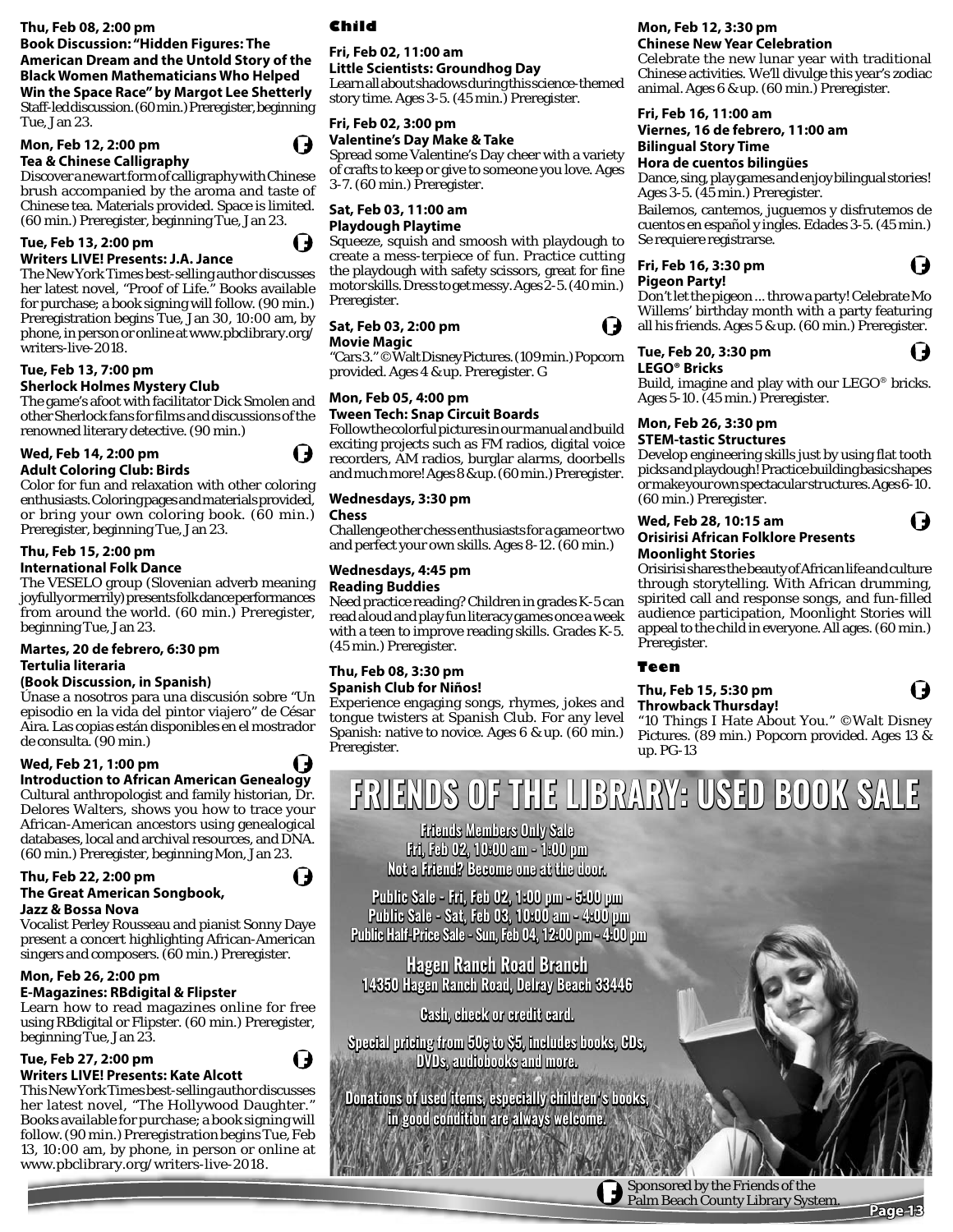# **Free Computer & Internet Classes**

Classes are either Lecture (informational only) or Hands-on (using a computer). Some hands-on classes are also available in Basic, Intermediate or Advanced levels. E-book classes vary from branch to branch and from device to device – call for more information. **Call the location of your choice early to preregister – classes fill up fast!**

#### **Access - Basic (Hands-on)**

Learn how to use Microsoft Access to create a database for compiling and sorting data. Some computer experience is necessary. (60 min.) **Wellington Branch** Mon, Feb 05, 6:30 pm

#### **Browsers - Basic (Hands-on)**

A browser is the name for the software used to access the internet. Learn the basics of using the Microsoft Internet Explorer browser. Some computer experience is necessary. (60 min.-2 hr.) **Greenacres Branch** Tue, Feb 06, 6:00 pm

# **Computer Keyboard & Typing - Basic**

**(Hands-on)**

Learn the basics about the keys on the computer keyboard and practice typing using online tutorials. (60 min.) **Lantana Road Branch**

Thu, Feb 01, 10:00 am

#### **Computer Lab (Hands-on)**

Fine tune your computer skills or further develop those acquired in one of our classes. Schedule time with professional staff who will assist you and direct you to the best library resources. (15 min.-2 hr.) **Wellington Branch** Wed, Feb 28, 2:30 pm

#### **Computers - Basic (Hands-on)**

Learn the basics of using computers. Students will be introduced to the components of the computer, including how to turn a computer on; how to use a keyboard and mouse; and how to create, save, close and reopen a file. (60 min.-2 hr.) **Belle Glade Branch** Fri, Feb 09, 10:30 am

**E-books (Hands-on)**

Learn about the Library's e-book service, how to get e-books, and what is needed to transfer an e-book to a reader. Bring your device (see what the various branches are offering below) and your account information for assistance. (30 min.-2 hr.) **Greenacres Branch**

Mon, Feb 05, 2:30 pm (iPad; Android) Mon, Feb 26, 2:30 pm (Kindle) **Belle Glade Branch**

Thu, Feb 22, 2:00 pm

#### **Email - Basic (Hands-on)**

Learn how to use free, Web-based, email programs, such as Yahoo!, Gmail or Hotmail. Contact your branch for class specifics. Some computer experience is necessary. (60 min.-2 hr.) **Hagen Ranch Road Branch** Thu, Feb 08, 10:00 am **Greenacres Branch** Thu, Feb 15, 10:00 am

#### **Email - Intermediate (Hands-on)**

Current email users will learn advanced functions like creating an address or contact list, organizing messages, and sending attachments. Contact your branch for class specifics. Email experience is necessary. Email account required. (60 min.-2 hr.) **Greenacres Branch** Thu, Feb 22, 10:00 am

#### **Excel - Basic (Hands-on)**

Learn how to create a basic spreadsheet and make simple charts and graphs. Some computer experience is necessary. (60 min.) **Royal Palm Beach Branch** Wed, Feb 07, 10:00 am **Lantana Road Branch** Wed, Feb 21, 10:00 am **Gardens Branch** Wed, Feb 21, 2:30 pm **West Boynton Branch** Thu, Feb 22, 9:00 am

#### **Excel - Intermediate (Hands-on) Prerequisite: Excel - Basic.**

Review the skills learned in Excel - Basic, and add formatting, advanced formulas and more. (60-90 min.)

**Jupiter Branch** Thu, Feb 15, 9:30 am **Lantana Road Branch** Mon, Feb 26, 10:00 am **Wellington Branch** Mon, Feb 26, 6:30 pm

### **Excel Formulas & Functions (Hands-on)**

**Prerequisite: Excel - Basic.** Learn how to do common formulas and functions of Microsoft Excel. (60-90 min.) **Royal Palm Beach Branch** Wed, Feb 21, 2:00 pm

#### **Excel: Introduction to Charting**

Create and interpret simple charts using Microsoft Excel. Some computer experience is necessary. (90 min.) **Lantana Road Branch**

Wed, Feb 28, 10:00 am

#### **Excel: Sorting, Graphs & Tables (Hands-on) Prerequisite: Excel - Basic.**

Learn how to sort data and visually display your data using graphs, tables and pivot tables. (60-90 min.) **Royal Palm Beach Branch** Wed, Feb 14, 2:00 pm

#### **Files - Basic (Hands-on)**

Learn how to create, name, move and organize files and folders on your computer. (60 min.-2 hr.) **West Boynton Branch** Thu, Feb 08, 9:00 am

#### **Hour of Coding (Hands-on)**

A one-hour introduction to computer science, designed to demystify code and show that anybody can learn the basics. (60 min.) **Jupiter Branch** Fri, Feb 02, 10:00 am

#### **Internet - Basic (Hands-on)**

Learn how to use a Web Directory, search engines and other specialized search tools. (60-90 min.) **Wellington Branch** Thu, Feb 08, 8:30 am **Hagen Ranch Road Branch** Thu, Feb 08, 2:00 pm **Okeechobee Boulevard Branch** Tue, Feb 13, 8:30 am

#### **iPad - Basic (Hands-on)**

Learn the basic features of your iPad like how to use the onscreen keyboard, browse the internet for information, go directly to websites, close apps, and connect to Wi-Fi. Bring your own fully charged iPad. You will also need to know your Apple ID and password. For beginners. (60-90 min.) **Jupiter Branch** Thu, Feb 01, 2:30 pm **West Boynton Branch**

Thu, Feb 15, 9:00 am

#### **iPad, Part 1 - Basic (Lecture)**

Learn the basic features of an iPad. Discover how to use an onscreen keyboard, browse the internet for information, go directly to websites, close apps, and connect to Wi-Fi. For beginners. (60-90 min.) **Jupiter Branch** Mon, Feb 05, 6:00 pm

Sun, Feb 11, 3:25 pm

#### **iPhone - Basic (Hands-on)**

Learn basic features of your iPhone like how to connect to Wi-Fi, add contacts, send messages, get apps, take photos and browse the internet. Bring your own fully charged iPhone. You will also need to know your Apple ID and password. For beginners. (60-90 min.) **Acreage Branch** Wed, Feb 28, 2:30 pm

#### **Mousing - Basic (Hands-on)**

Practice using a mouse in a self-paced setting. For beginners. (60 min.) **Greenacres Branch** Thu, Feb 01, 2:30 pm **Okeechobee Boulevard Branch** Tue, Feb 06, 8:30 am

#### **Podcasting - Basic (Hands-on)**

Learn how podcasting works and everything you need to start your own internet radio show. Learn how to record a podcast, get it hosted, and let people find it and start listening. Space is limited. (60 min.) **Jupiter Branch** Thu, Feb 08, 9:30 am

#### **PowerPoint - Basic (Hands-on)**

Learn to compose slides and add eye-catching effects to your presentations. (60 min.) **Lantana Road Branch** Mon, Feb 12, 10:00 am **Greenacres Branch** Wed, Feb 21, 10:00 am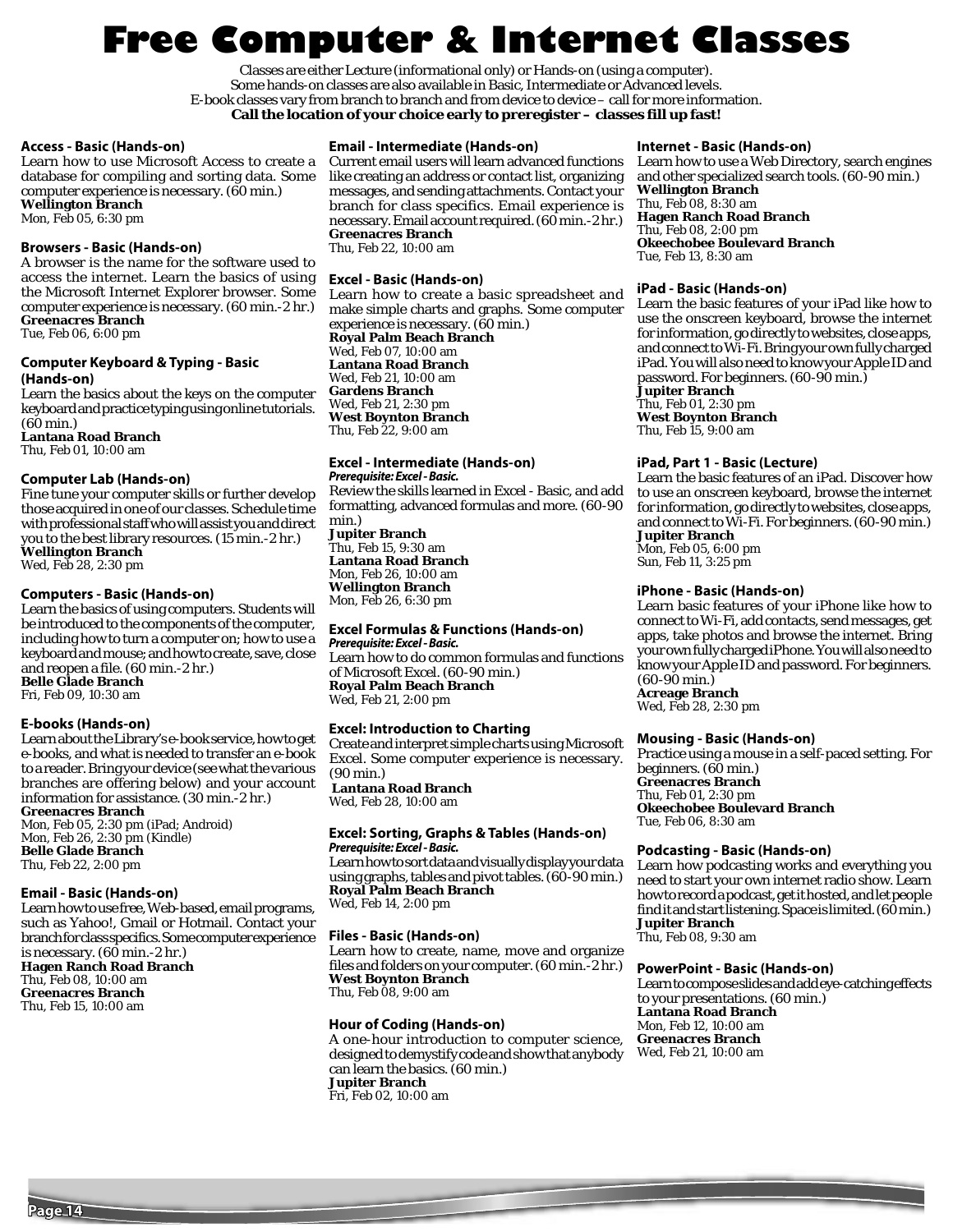#### **PowerPoint - Intermediate (Hands-on) Prerequisite: PowerPoint - Basic.**

Expand on the basics, learn to design themes, change color themes, create custom animation, automatic advancement, and to add sound. (60 min.-2 hr.) **Lantana Road Branch** Wed, Feb 14, 10:00 am **Wellington Branch** Thu, Feb 15, 6:30 pm

### **Résumé - Basic (Hands-on)**

Learn tips for creating a better résumé. Word processing experience is required. (60 min.) **Belle Glade Branch** Sat, Feb 17, 10:30 am

# **Search Tools (Hands-on)**

**Prerequisite: Internet - Basic.** Learn how to use search engines, web directories and meta-search engines to find information on the internet. (60 min.) **Greenacres Branch** Fri, Feb 09, 10:00 am

### **Social Networking (Hands-on)**

**Prerequisite: An email account and basic typing skills.**  Learn how to get started with social networking, from posting to locating people with similar interests. (60 min.)

**Gardens Branch** Tue, Feb 27, 10:30 am (Facebook - Basics Part 1)

# **Windows 10 - Introduction (Hands-on)**

Prerequisite: Proficiency in using a computer mouse. Learn about the Windows 10 start menu, task bar, file explore, action center and notification area. (60 min.) **Gardens Branch**

Tue, Feb 06, 10:30 am

# **Windows 10 Browser - Basic (Hands-on)**

Prerequisite: Proficiency in using a computer mouse. Learn how to use the features of the Windows 10 Edge web browser. (60 min.) **Lantana Road Branch** Mon, Feb 05, 10:00 am

#### **Windows 10 File - Basic (Hands-on)** Prerequisite: Proficiency in using a computer mouse.

Learn about the Windows 10 File Explorer, and using files and folders on Windows 10. (60 min.) **Gardens Branch** Wed, Feb 14, 2:30 pm

# **Word Processing - Basic (Hands-on)**

Learn the basics of using Microsoft Word to create and edit documents. Some computer experience is necessary. (60 min.-2 hr.) **Lantana Road Branch** Wed, Feb 07, 10:00 am **Gardens Branch** Wed, Feb 07, 2:30 pm **Jupiter Branch** Mon, Feb 26, 2:30 pm

#### **Word Processing - Intermediate (Hands-on) Prerequisite: Word Processing - Basic.**

Build on the basics to learn more features to customize documents. Contact your branch for class specifics. (60 min.-2 hr.) **Lantana Road Branch** Thu, Feb 08, 10:00 am **Jupiter Branch** Wed, Feb 28, 2:30 pm

# **Clases de computadora en español**

**Archivos y carpetas - básico (Incluye ejercicios de práctica) (Files - Basic, in Spanish) Prerrequisito: Saber utilizar el ratón y el teclado.** Aprenda a crear, nombrar, mover y organizar archivos y carpetas en su computadora. (60 min.-2 hr.) Se requiere registrarse. **Belle Glade Branch** Viernes, 02 de febrero, 10:30 am

**Correo electrónico - básico (Incluye ejercicios de práctica) (Email - Basic, in Spanish)** Aprenda lo básico para crear y usar una cuenta de correo electrónico. (90 min.) Se requiere registrarse. **Greenacres Branch** Miércoles, 28 de febrero, 2:30 pm

 $S_n$  sponsored by the Friends of the Friends of the Friends of the Friends of the  $F$ 

# My library. Mi biblioteca. Bibliyoték mwen **Stay in touch with**

# the grandkids.

Mantenerse en contacto con los nietos.

Rete an kontak ak pitit pitit mwen.

Mi vida! Lavi m!

| <b>Library Hours</b>                   |                                              | <b>Phone #</b> | <b>Sun</b>               | <b>Mon</b>          | <b>Tue</b> | Wed      | Thu      | Fri      | <b>Sat</b> |
|----------------------------------------|----------------------------------------------|----------------|--------------------------|---------------------|------------|----------|----------|----------|------------|
| Main Library                           | 3650 Summit Boulevard, WPB 33406             | 233-2600       | $12 - 5$                 | $9 - 9$             | $9 - 9$    | $9 - 9$  | $9 - 9$  | $9 - 6$  | $9 - 5$    |
| Acreage Branch                         | 15801 Orange Blvd., Loxahatchee 33470        | 681-4100       | $12 - 5$                 | $10 - 9$            | $10 - 9$   | $10 - 9$ | $10 - 9$ | $10 - 6$ | $10 - 5$   |
| <b>Belle Glade Branch</b>              | 725 NW 4th Street, Belle Glade 33430         | 996-3453       | Closed                   | $10 - 8$            | $10 - 8$   | $10 - 8$ | $10 - 5$ | $10 - 5$ | $10 - 5$   |
| Clarence E. Anthony Branch             | 375 S.W. 2nd Avenue, South Bay 33493         | 992-8393       | Closed                   | $11 - 7$            | $9 - 5$    | $11 - 7$ | $9 - 5$  | $9 - 5$  | $9 - 5$    |
| Gardens Branch                         | 11303 Campus Drive, Palm Beach Gardens 33410 | 626-6133       | $12 - 5$                 | $10 - 9$            | $10 - 9$   | $10 - 9$ | $10 - 9$ | $10 - 6$ | $10 - 5$   |
| <b>Glades Road Branch</b>              | 20701 95th Avenue South, Boca Raton 33434    | 482-4554       | Closed                   | $10 - 8$            | $10 - 8$   | $10 - 8$ | $10 - 6$ | $10 - 6$ | $10 - 5$   |
| Greenacres Branch                      | 3750 Jog Road, Greenacres 33467              | 641-9100       | Closed                   | $10 - 8$            | $10 - 8$   | $10 - 6$ | $10 - 6$ | $10 - 6$ | $10 - 5$   |
| Hagen Ranch Road Branch                | 14350 Hagen Ranch Road, Delray Beach 33446   | 894-7500       | $12 - 5$                 | $9 - 8$             | $9 - 8$    | $9 - 8$  | $9 - 6$  | $9 - 6$  | $9 - 5$    |
| Jupiter Branch                         | 705 Military Trail, Jupiter 33458            | 744-2301       | $12 - 5$                 | $9 - 8$             | $9 - 8$    | $9 - 8$  | $9 - 8$  | $9 - 6$  | $9 - 5$    |
| Lantana Road Branch                    | 4020 Lantana Road, Lake Worth 33462          | 304-4500       | $12 - 5$                 | $10 - 9$            | $10 - 9$   | $10 - 9$ | $10 - 9$ | $10 - 6$ | $10 - 5$   |
| Loula V. York Branch                   | 525 Bacom Point Road, Pahokee 33476          | 924-5928       | Closed                   | $11 - 7$            | $9 - 5$    | $11 - 7$ | $9 - 5$  | $9 - 5$  | $9 - 5$    |
| Okeechobee Blvd. Branch                | 5689 Okeechobee Boulevard, WPB 33417         | 233-1880       | Closed                   | $10 - 8$            | $10 - 8$   | $10 - 8$ | $10 - 6$ | $10 - 6$ | $10 - 5$   |
| Royal Palm Beach Branch                | 500 Civic Center Way, RPB 33411              | 790-6030       | Closed                   | $9 - 8$             | $9 - 8$    | $9 - 8$  | $9 - 6$  | $9 - 6$  | $9 - 5$    |
| Tequesta Branch                        | 461 Old Dixie Highway North, Tequesta 33469  | 746-5970       | Closed                   | $10 - 8$            | $10 - 8$   | $10 - 8$ | $10 - 5$ | $10 - 5$ | $10 - 5$   |
| <b>Wellington Branch</b>               | 1951 Royal Fern Drive, Wellington 33414      | 790-6070       | $12 - 5$                 | $10 - 9$            | $10 - 9$   | $10 - 9$ | $10 - 9$ | $10 - 6$ | $10 - 5$   |
| West Boca Branch                       | 18685 State Road 7, Boca Raton 33498         | 470-1600       | $12 - 5$                 | $10 - 9$            | $10 - 9$   | $10 - 9$ | $10 - 9$ | $10 - 6$ | $10 - 5$   |
| West Boynton Branch                    | 9451 Jog Road, Boynton Beach 33437           | 734-5556       | $12 - 5$                 | $10 - 9$            | $10 - 9$   | $10 - 9$ | $10 - 9$ | $10 - 6$ | $10 - 5$   |
| Talking Books/Books-By-Mail/Bookmobile |                                              |                | Toll Free (888) 780-5151 |                     |            |          |          |          |            |
| <b>Adult Literacy</b>                  | 14350 Hagen Ranch Road, Delray Beach 33446   | 894-7510       |                          | By Appointment Only |            |          |          |          |            |